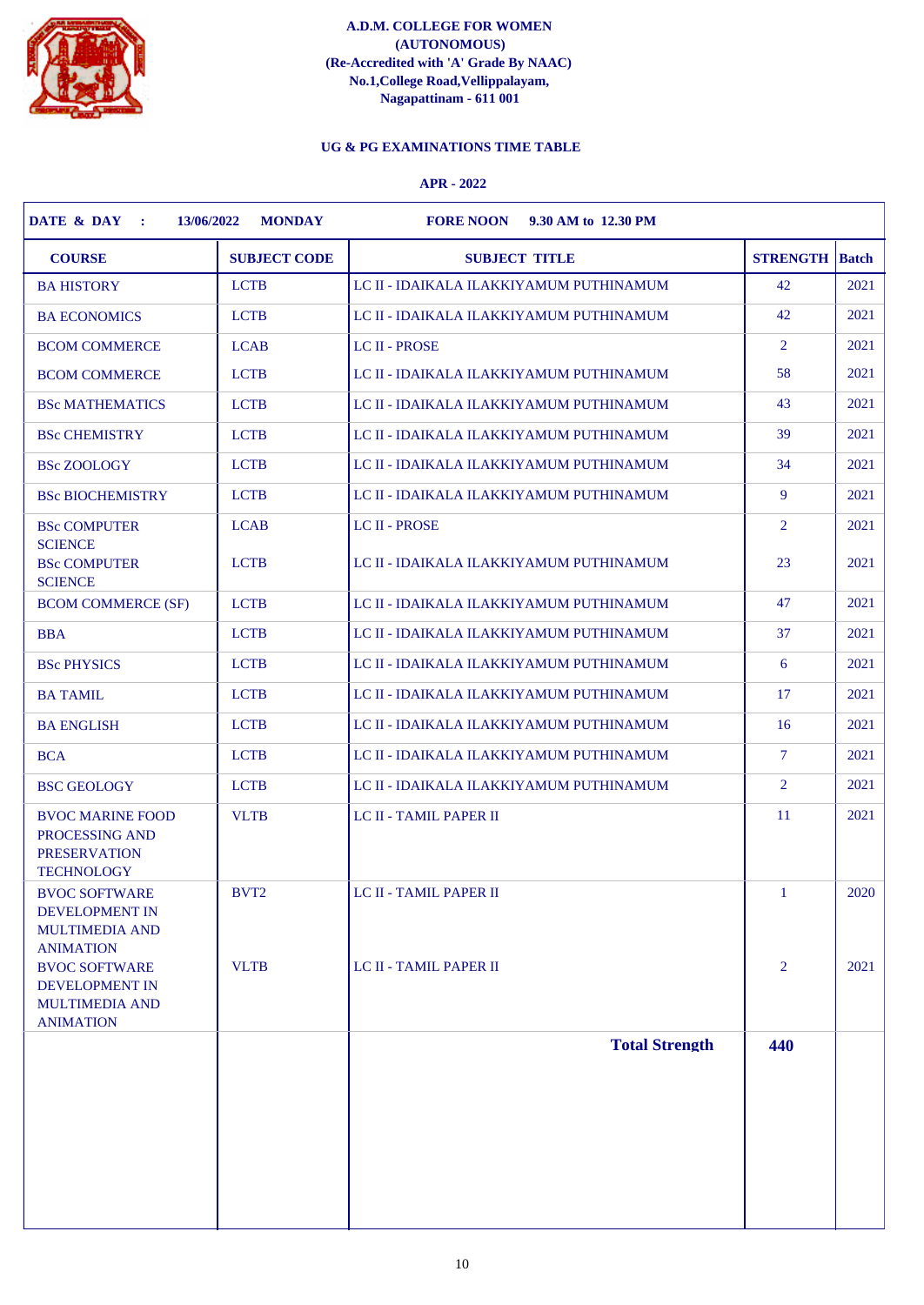

# **UG & PG EXAMINATIONS TIME TABLE**

| <b>COURSE</b>                                                                              | <b>SUBJECT CODE</b> | <b>SUBJECT TITLE</b>                                         | <b>STRENGTH</b> | <b>Batch</b> |
|--------------------------------------------------------------------------------------------|---------------------|--------------------------------------------------------------|-----------------|--------------|
| <b>BA HISTORY</b>                                                                          | <b>BHM</b>          | CC XIII - WOMEN THROUGH THE AGES IN INDIA                    | 34              | 2019         |
| <b>BA ECONOMICS</b>                                                                        | <b>BEM</b>          | <b>CC XIII - MACRO ECONOMICS II</b>                          | 32              | 2019         |
| <b>BCOM COMMERCE</b>                                                                       | <b>BCM</b>          | CC XIII - INCOME TAX LAW AND PRACTICE                        | 57              | 2019         |
| <b>BSc MATHEMATICS</b>                                                                     | <b>BML</b>          | <b>CC XII - COMPLEX ANALYSIS</b>                             | 47              | 2019         |
| <b>BSc CHEMISTRY</b>                                                                       | <b>BQK</b>          | <b>CC XI - ORGANIC CHEMISTRY II</b>                          | 36              | 2019         |
| <b>BSc ZOOLOGY</b>                                                                         | <b>BZK</b>          | <b>CC XI - ANIMAL PHYSIOLOGY</b>                             | 30              | 2019         |
| <b>BSc BIOCHEMISTRY</b>                                                                    | <b>BBK</b>          | <b>CC XI - CLINICAL BIOCHEMISTRY</b>                         | 16              | 2019         |
| <b>BSc COMPUTER</b><br><b>SCIENCE</b>                                                      | <b>BXM</b>          | CC XIII - MICROPROCESSOR AND ASSEMBLY<br><b>LANGUAGES</b>    | 36              | 2019         |
| <b>BCOM COMMERCE (SF)</b>                                                                  | <b>BCM</b>          | <b>CC XIII - INCOME TAX LAW AND PRACTICE</b>                 | 36              | 2019         |
| <b>BBA</b>                                                                                 | <b>BAM</b>          | CC XIII - BUSINESS POLICY AND STRATEGIC<br><b>MANAGEMENT</b> | 27              | 2019         |
| <b>BSc PHYSICS</b>                                                                         | <b>BPK</b>          | <b>CC XI - NUCLEAR PHYSICS</b>                               | 26              | 2019         |
| <b>BSC MATHEMATICS(SF)</b>                                                                 | <b>BML</b>          | <b>CC XII - COMPLEX ANALYSIS</b>                             | 17              | 2019         |
| <b>BA TAMIL</b>                                                                            | <b>BTM</b>          | <b>CC XIII - SANGA ILAKKIYAM</b>                             | 20              | 2019         |
| <b>BA ENGLISH</b>                                                                          | <b>BNM</b>          | CC XIII - INDIAN WRITING IN ENGLISH                          | 24              | 2019         |
| <b>BCA</b>                                                                                 | <b>BKM</b>          | <b>CC XIII - DATABASE SYSTEMS</b>                            | 22              | 2019         |
| <b>BSC GEOLOGY</b>                                                                         | <b>BGJ</b>          | <b>CC XI - IGNEOUS PETROLOGY</b>                             | 16              | 2019         |
| <b>BVOC MARINE FOOD</b><br>PROCESSING AND<br><b>PRESERVATION</b><br><b>TECHNOLOGY</b>      | <b>VZS</b>          | CC XIX - FISHERIES ADMINISTRATION AND<br><b>LEGISLATION</b>  | 14              | 2019         |
| <b>BVOC SOFTWARE</b><br><b>DEVELOPMENT IN</b><br><b>MULTIMEDIA AND</b><br><b>ANIMATION</b> | <b>RVXT</b>         | <b>CC XVIII - INTRODUCTION TO MAYA</b>                       | 14              | 2019         |
| <b>MA ECONOMICS</b>                                                                        | <b>MEM</b>          | <b>CC XIII - AGRICULTURAL ECONOMICS</b>                      | 8               | 2020         |
| <b>MCom COMMERCE</b>                                                                       | <b>MCM</b>          | CC XIII - INCOME TAX LAW & PRACTICE                          | 12              | 2020         |
| <b>MSc MATHEMATICS</b>                                                                     | <b>MML</b>          | <b>CC XII - FUNCTIONAL ANALYSIS</b>                          | 27              | 2020         |
| <b>MSc CHEMISTRY</b>                                                                       | <b>MQM</b>          | <b>CC XIII - RECENT TRENDS IN CHEMISTRY</b>                  | 15              | 2020         |
| MSc ZOOLOGY                                                                                | <b>MZM</b>          | CC XIII - ENVIRONMENTAL BIOLOGY & EVOLUTION                  | 8               | 2020         |
| <b>MSc PHYSICS</b>                                                                         | <b>MPL</b>          | CC XII - NUCLEAR AND PARTICLE PHYSICS                        | 19              | 2020         |
|                                                                                            |                     | <b>Total Strength</b>                                        | 593             |              |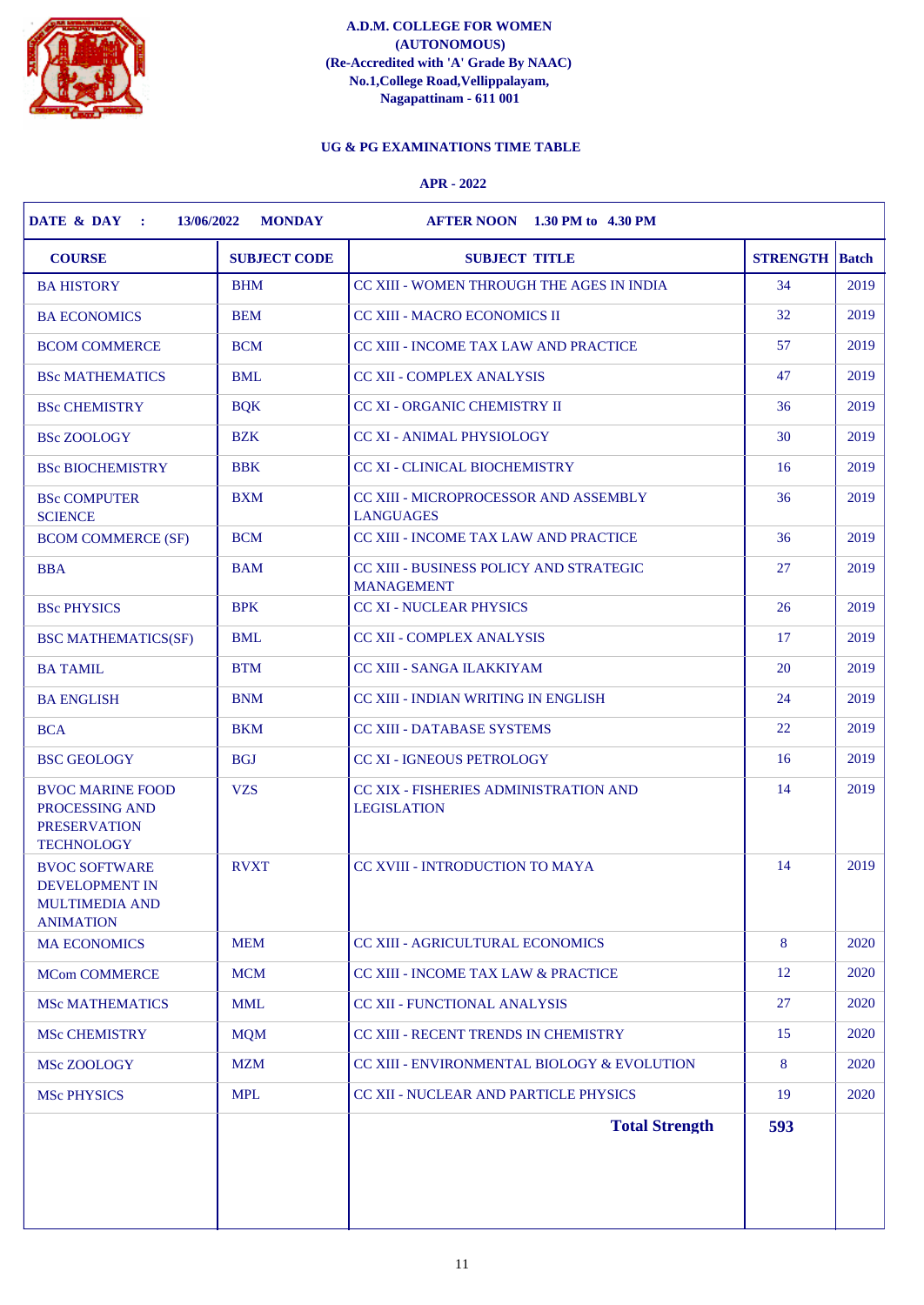

# **UG & PG EXAMINATIONS TIME TABLE**

| <b>COURSE</b>                                                                              | <b>SUBJECT CODE</b> | <b>SUBJECT TITLE</b>                       | <b>STRENGTH</b> | <b>Batch</b> |
|--------------------------------------------------------------------------------------------|---------------------|--------------------------------------------|-----------------|--------------|
| <b>BA HISTORY</b>                                                                          | <b>TLD</b>          | LC IV - PANDAYA ILAKKIYAMUM URAINADAYUM    | 28              | 2020         |
| <b>BA ECONOMICS</b>                                                                        | <b>TLD</b>          | LC IV - PANDAYA ILAKKIYAMUM URAINADAYUM    | 31              | 2020         |
| <b>BCOM COMMERCE</b>                                                                       | <b>ALD</b>          | LC IV - ARABIC FOR COMPETITIVE EXAMINATION | $\mathbf{3}$    | 2020         |
| <b>BCOM COMMERCE</b>                                                                       | <b>TLD</b>          | LC IV - PANDAYA ILAKKIYAMUM URAINADAYUM    | 49              | 2020         |
| <b>BSc MATHEMATICS</b>                                                                     | <b>ALD</b>          | LC IV - ARABIC FOR COMPETITIVE EXAMINATION | -1              | 2020         |
| <b>BSc MATHEMATICS</b>                                                                     | <b>TLD</b>          | LC IV - PANDAYA ILAKKIYAMUM URAINADAYUM    | 41              | 2020         |
| <b>BSc CHEMISTRY</b>                                                                       | <b>TLD</b>          | LC IV - PANDAYA ILAKKIYAMUM URAINADAYUM    | 40              | 2020         |
| <b>BSc ZOOLOGY</b>                                                                         | <b>TLD</b>          | LC IV - PANDAYA ILAKKIYAMUM URAINADAYUM    | 36              | 2020         |
| <b>BSc BIOCHEMISTRY</b>                                                                    | <b>TLD</b>          | LC IV - PANDAYA ILAKKIYAMUM URAINADAYUM    | $\overline{7}$  | 2020         |
| <b>BSc COMPUTER</b><br><b>SCIENCE</b>                                                      | <b>TLD</b>          | LC IV - PANDAYA ILAKKIYAMUM URAINADAYUM    | 28              | 2020         |
| <b>BCOM COMMERCE (SF)</b>                                                                  | <b>TLD</b>          | LC IV - PANDAYA ILAKKIYAMUM URAINADAYUM    | 30              | 2020         |
| <b>BBA</b>                                                                                 | <b>TLD</b>          | LC IV - PANDAYA ILAKKIYAMUM URAINADAYUM    | 38              | 2020         |
| <b>BSc PHYSICS</b>                                                                         | <b>TLD</b>          | LC IV - PANDAYA ILAKKIYAMUM URAINADAYUM    | 10              | 2020         |
| <b>BA TAMIL</b>                                                                            | <b>TLD</b>          | LC IV - PANDAYA ILAKKIYAMUM URAINADAYUM    | 14              | 2020         |
| <b>BA ENGLISH</b>                                                                          | <b>TLD</b>          | LC IV - PANDAYA ILAKKIYAMUM URAINADAYUM    | 14              | 2020         |
| <b>BCA</b>                                                                                 | <b>TLD</b>          | LC IV - PANDAYA ILAKKIYAMUM URAINADAYUM    | <sup>11</sup>   | 2020         |
| <b>BSC GEOLOGY</b>                                                                         | <b>TLD</b>          | LC IV - PANDAYA ILAKKIYAMUM URAINADAYUM    | 13              | 2020         |
| <b>BVOC MARINE FOOD</b><br>PROCESSING AND<br><b>PRESERVATION</b><br><b>TECHNOLOGY</b>      | BVT4                | <b>LC IV - TAMIL PAPER IV</b>              | 8               | 2020         |
| <b>BVOC SOFTWARE</b><br><b>DEVELOPMENT IN</b><br><b>MULTIMEDIA AND</b><br><b>ANIMATION</b> | BVT4                | <b>LC IV - TAMIL PAPER IV</b>              | 10              | 2020         |
|                                                                                            |                     | <b>Total Strength</b>                      | 412             |              |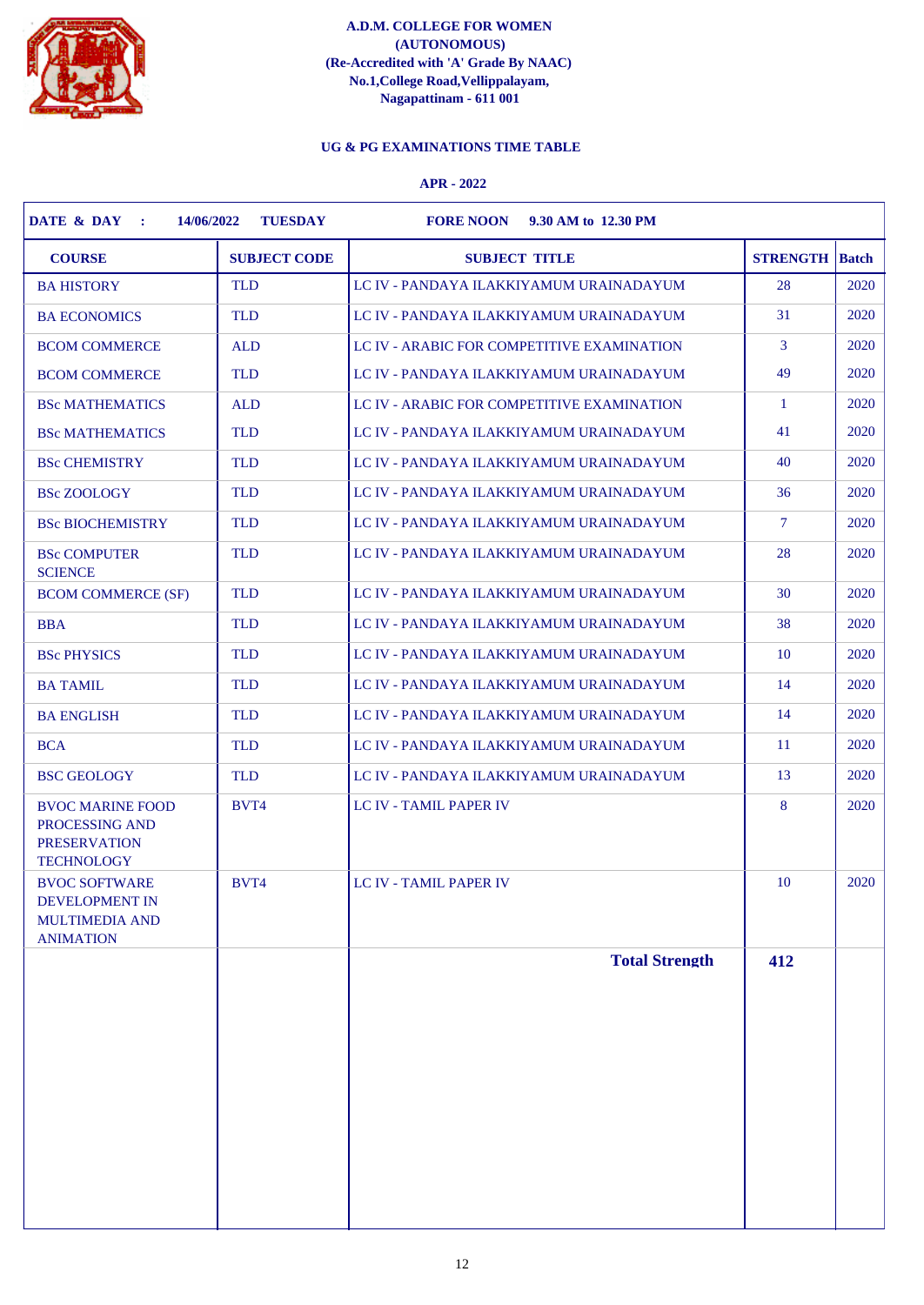

# **UG & PG EXAMINATIONS TIME TABLE**

| <b>SUBJECT CODE</b><br><b>COURSE</b>                  | <b>SUBJECT TITLE</b>                     | <b>STRENGTH</b> Batch |      |
|-------------------------------------------------------|------------------------------------------|-----------------------|------|
| PGEE<br><b>MA ECONOMICS</b>                           | CC V - ADVANCED MICRO ECONOMIC THEORY II | $\overline{9}$        | 2021 |
| <b>PGCE</b><br><b>MCom COMMERCE</b>                   | CC V - ADVANCED FINANCIAL MANGEMENT      | 23                    | 2021 |
| <b>PGME</b><br><b>MSc MATHEMATICS</b>                 | CC V - COMPLEX ANALYSIS                  | 33                    | 2021 |
| PGQF<br>MSc CHEMISTRY                                 | CC IV - INORGANIC CHEMISTRY II           | 21                    | 2021 |
| <b>PGXG</b><br><b>M.Sc COMPUTER</b><br><b>SCIENCE</b> | CC VII - DATA SCIENCE USING PYTHON       | $11\,$                | 2021 |
| PGZF<br>MSc ZOOLOGY                                   | CC V - DEVELOPMENTAL BIOLOGY             | 11                    | 2021 |
| PGPF<br><b>MSc PHYSICS</b>                            | CC V - ELECTROMAGNETIC THEORY            | 6                     | 2021 |
|                                                       | <b>Total Strength</b>                    | 114                   |      |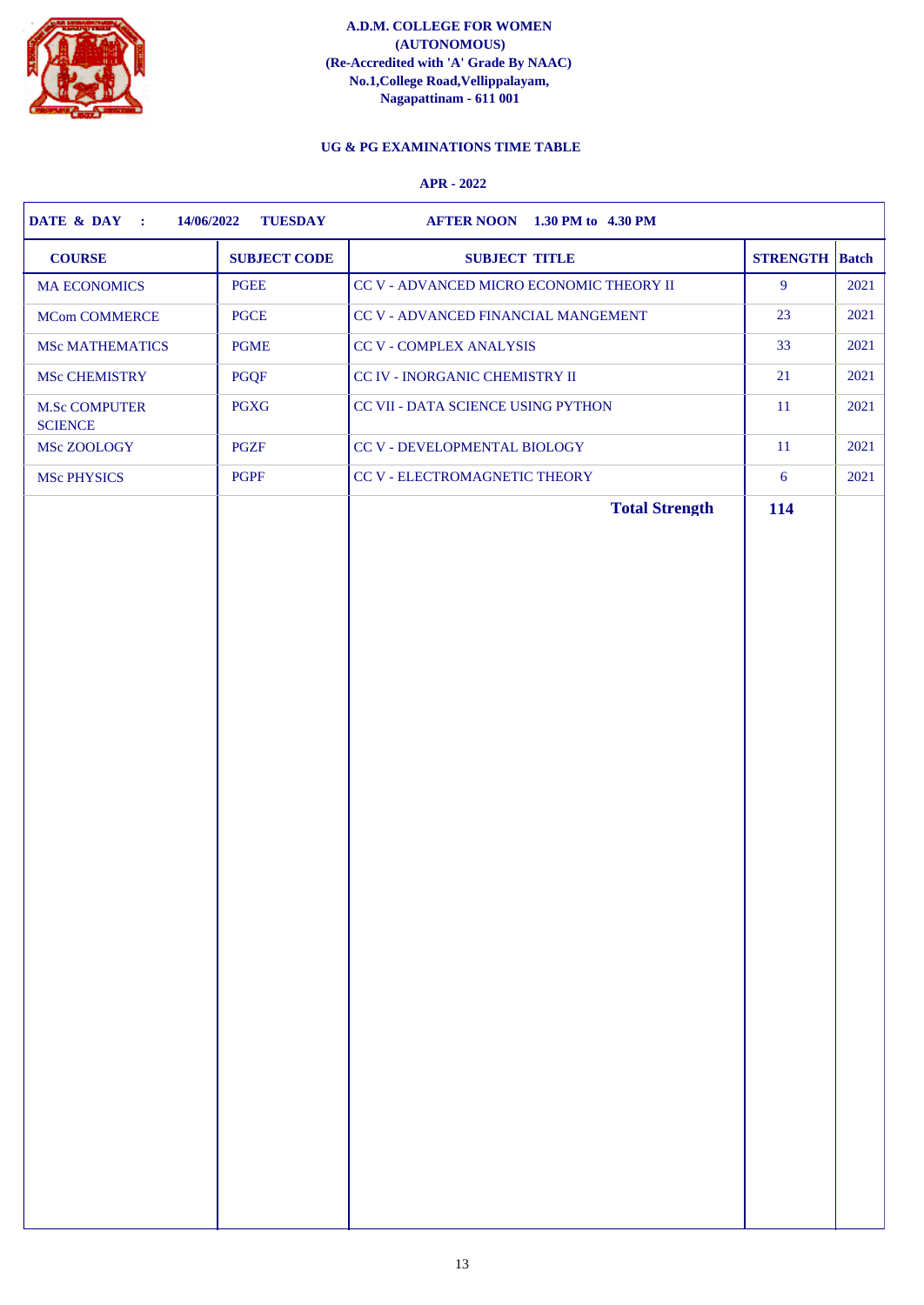

# **UG & PG EXAMINATIONS TIME TABLE**

| <b>COURSE</b>                                                                              | <b>SUBJECT CODE</b> | <b>SUBJECT TITLE</b>                        | <b>STRENGTH</b> | <b>Batch</b> |
|--------------------------------------------------------------------------------------------|---------------------|---------------------------------------------|-----------------|--------------|
| <b>BA HISTORY</b>                                                                          | <b>LCEB</b>         | ELC II - POETRY FOR EFFECTIVE COMMUNICATION | 42              | 2021         |
| <b>BA ECONOMICS</b>                                                                        | <b>LCEB</b>         | ELC II - POETRY FOR EFFECTIVE COMMUNICATION | 43              | 2021         |
| <b>BCOM COMMERCE</b>                                                                       | <b>LCEB</b>         | ELC II - POETRY FOR EFFECTIVE COMMUNICATION | 69              | 2021         |
| <b>BSc MATHEMATICS</b>                                                                     | <b>LCEB</b>         | ELC II - POETRY FOR EFFECTIVE COMMUNICATION | 43              | 2021         |
| <b>BSc CHEMISTRY</b>                                                                       | <b>LCEB</b>         | ELC II - POETRY FOR EFFECTIVE COMMUNICATION | 39              | 2021         |
| <b>BSc ZOOLOGY</b>                                                                         | <b>LCEB</b>         | ELC II - POETRY FOR EFFECTIVE COMMUNICATION | 34              | 2021         |
| <b>BSc BIOCHEMISTRY</b>                                                                    | <b>LCEB</b>         | ELC II - POETRY FOR EFFECTIVE COMMUNICATION | <sup>11</sup>   | 2021         |
| <b>BSc COMPUTER</b><br><b>SCIENCE</b>                                                      | <b>LCEB</b>         | ELC II - POETRY FOR EFFECTIVE COMMUNICATION | 37              | 2021         |
| <b>BCOM COMMERCE (SF)</b>                                                                  | <b>LCEB</b>         | ELC II - POETRY FOR EFFECTIVE COMMUNICATION | 60              | 2021         |
| <b>BBA</b>                                                                                 | <b>LCEB</b>         | ELC II - POETRY FOR EFFECTIVE COMMUNICATION | 43              | 2021         |
| <b>BSc PHYSICS</b>                                                                         | <b>LCEB</b>         | ELC II - POETRY FOR EFFECTIVE COMMUNICATION | $\overline{7}$  | 2021         |
| <b>BA TAMIL</b>                                                                            | <b>LCEB</b>         | ELC II - POETRY FOR EFFECTIVE COMMUNICATION | 17              | 2021         |
| <b>BA ENGLISH</b>                                                                          | <b>LCEB</b>         | ELC II - POETRY FOR EFFECTIVE COMMUNICATION | 26              | 2021         |
| <b>BCA</b>                                                                                 | <b>LCEB</b>         | ELC II - POETRY FOR EFFECTIVE COMMUNICATION | 9               | 2021         |
| <b>BSC GEOLOGY</b>                                                                         | <b>LCEB</b>         | ELC II - POETRY FOR EFFECTIVE COMMUNICATION | $\overline{2}$  | 2021         |
| <b>BVOC MARINE FOOD</b><br>PROCESSING AND<br><b>PRESERVATION</b><br><b>TECHNOLOGY</b>      | <b>VLEB</b>         | ELC II - COMMUNICATIVE ENGLISH II           | <sup>11</sup>   | 2021         |
| <b>BVOC SOFTWARE</b><br><b>DEVELOPMENT IN</b><br><b>MULTIMEDIA AND</b><br><b>ANIMATION</b> | BVE <sub>2</sub>    | <b>EC II - ENGLISH PAPER II</b>             | $\mathbf{1}$    | 2020         |
| <b>BVOC SOFTWARE</b><br><b>DEVELOPMENT IN</b><br><b>MULTIMEDIA AND</b><br><b>ANIMATION</b> | <b>VLEB</b>         | ELC II - COMMUNICATIVE ENGLISH II           | $\overline{2}$  | 2021         |
|                                                                                            |                     | <b>Total Strength</b>                       | 496             |              |
|                                                                                            |                     |                                             |                 |              |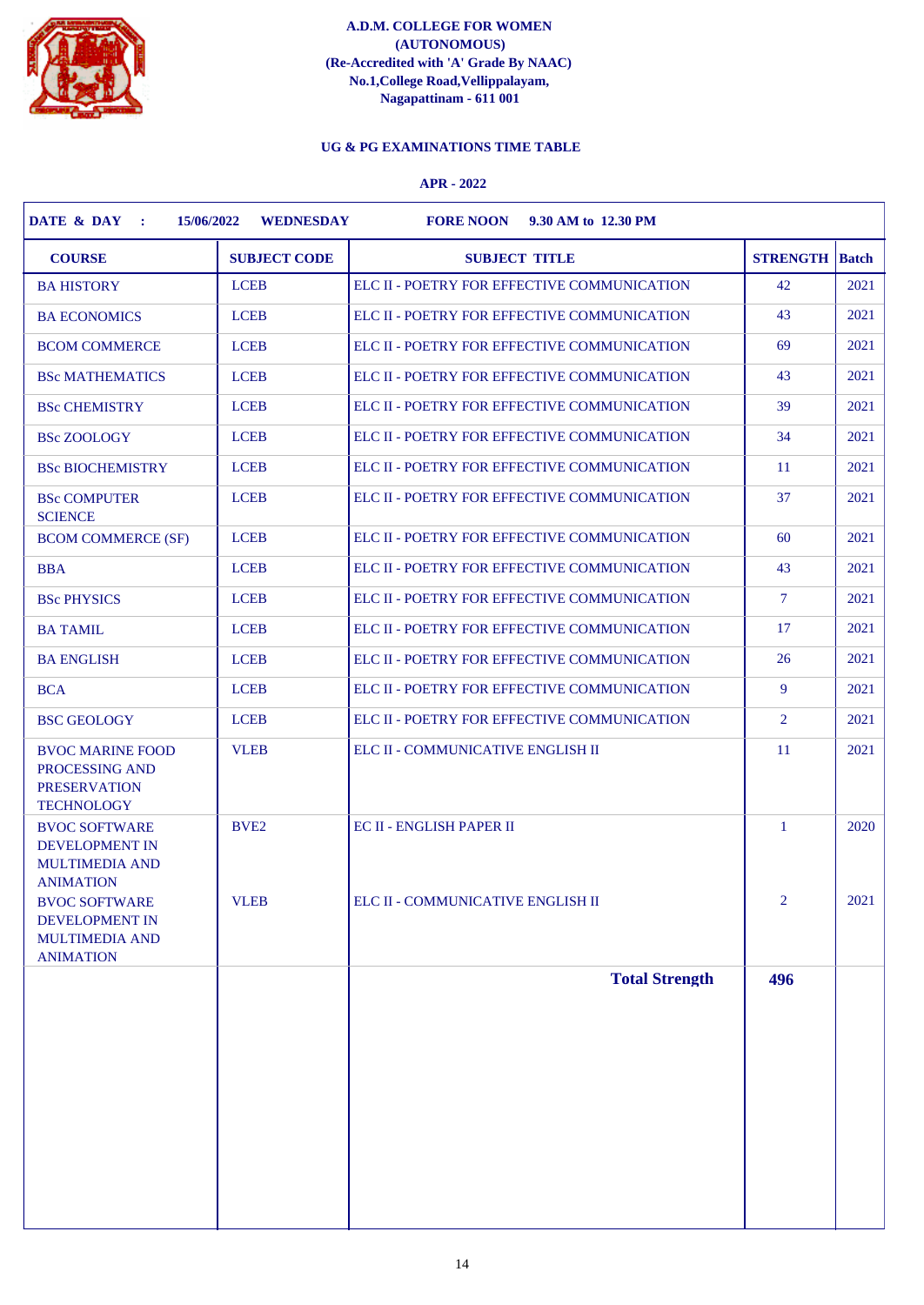

# **UG & PG EXAMINATIONS TIME TABLE**

| <b>COURSE</b>                         | <b>SUBJECT CODE</b> | <b>SUBJECT TITLE</b>                                             | <b>STRENGTH</b> | <b>Batch</b> |
|---------------------------------------|---------------------|------------------------------------------------------------------|-----------------|--------------|
| <b>BA HISTORY</b>                     | <b>BHN</b>          | <b>CC XIV - ARCHAEOLOGY</b>                                      | 34              | 2019         |
| <b>BA ECONOMICS</b>                   | <b>BEN</b>          | <b>CC XIV - DEVELOPMENT ECONOMICS</b>                            | 32              | 2019         |
| <b>BCOM COMMERCE</b>                  | <b>BCN</b>          | <b>CC XIV - MANAGEMENT ACCOUNTING</b>                            | 57              | 2019         |
| <b>BSc MATHEMATICS</b>                | <b>BMM</b>          | CC XIII - NUMERICAL METHODS WITH C<br>PROGRAMMING - THEORY       | 47              | 2019         |
| <b>BSc CHEMISTRY</b>                  | <b>BQL</b>          | CC XII - PHYSICAL CHEMISTRY II                                   | 36              | 2019         |
| <b>BSc ZOOLOGY</b>                    | <b>BZL</b>          | CC XII - BIOPHYSICS, BIOCHEMISTRY AND<br><b>BIOSTATISTICS</b>    | 30              | 2019         |
| <b>BSc BIOCHEMISTRY</b>               | <b>BBL</b>          | <b>CC XII - IMMUNOLOGY</b>                                       | 16              | 2019         |
| <b>BSc COMPUTER</b><br><b>SCIENCE</b> | BXE4                | MBE II - DATA COMMUNICATION NETWORK                              | 36              | 2019         |
| <b>BCOM COMMERCE (SF)</b>             | <b>BCN</b>          | CC XIV - MANAGEMENT ACCOUNTING                                   | 36              | 2019         |
| <b>BBA</b>                            | <b>BAN</b>          | CC XIV - ENTERPRISE RESOURCE PLANNING                            | 27              | 2019         |
| <b>BSc PHYSICS</b>                    | <b>BPL</b>          | CC XII - CLASSICAL AND QUANTUM PHYSICS                           | 26              | 2019         |
| <b>BSC MATHEMATICS(SF)</b>            | <b>BMM</b>          | CC XIII - NUMERICAL METHODS WITH C<br>PROGRAMMING - THEORY       | 17              | 2019         |
| <b>BA TAMIL</b>                       | <b>BTN</b>          | CC XIV - THAMIZHIN SEMMOZHI PANBUGAL                             | 20              | 2019         |
| <b>BA ENGLISH</b>                     | <b>BNN</b>          | CC XIV - COMMON WEALTH LITERATURE                                | 24              | 2019         |
| <b>BCA</b>                            | BKE4                | MBE II - CLOUD COMPUTING                                         | 22              | 2019         |
| <b>BSC GEOLOGY</b>                    | <b>BGK</b>          | CC XII - SEDIMENTARY PETROLOGY &<br><b>METAMORPHIC PETROLOGY</b> | 16              | 2019         |
| <b>MA ECONOMICS</b>                   | <b>MEN</b>          | CC XIV - ECONOMICS OF DEVELOPMENT                                | 8               | 2020         |
| <b>MCom COMMERCE</b>                  | <b>MCN</b>          | <b>CC XIV - HUMAN RESOURCE MANAGEMENT</b>                        | 12              | 2020         |
| <b>MSc MATHEMATICS</b>                | <b>MMM</b>          | <b>CC XIII - PROBABILITY THEORY</b>                              | 27              | 2020         |
| <b>MSc CHEMISTRY</b>                  | MQE4                | <b>EC IV - APPLIED CHEMISTRY</b>                                 | 15              | 2020         |
| MSc ZOOLOGY                           | MZE4                | EC IV - ECONOMIC ENTOMOLOGY                                      | 8               | 2020         |
| <b>MSc PHYSICS</b>                    | <b>MPM</b>          | CC XIII - ADVANCED PHYSICS                                       | 19              | 2020         |
|                                       |                     | <b>Total Strength</b>                                            | 565             |              |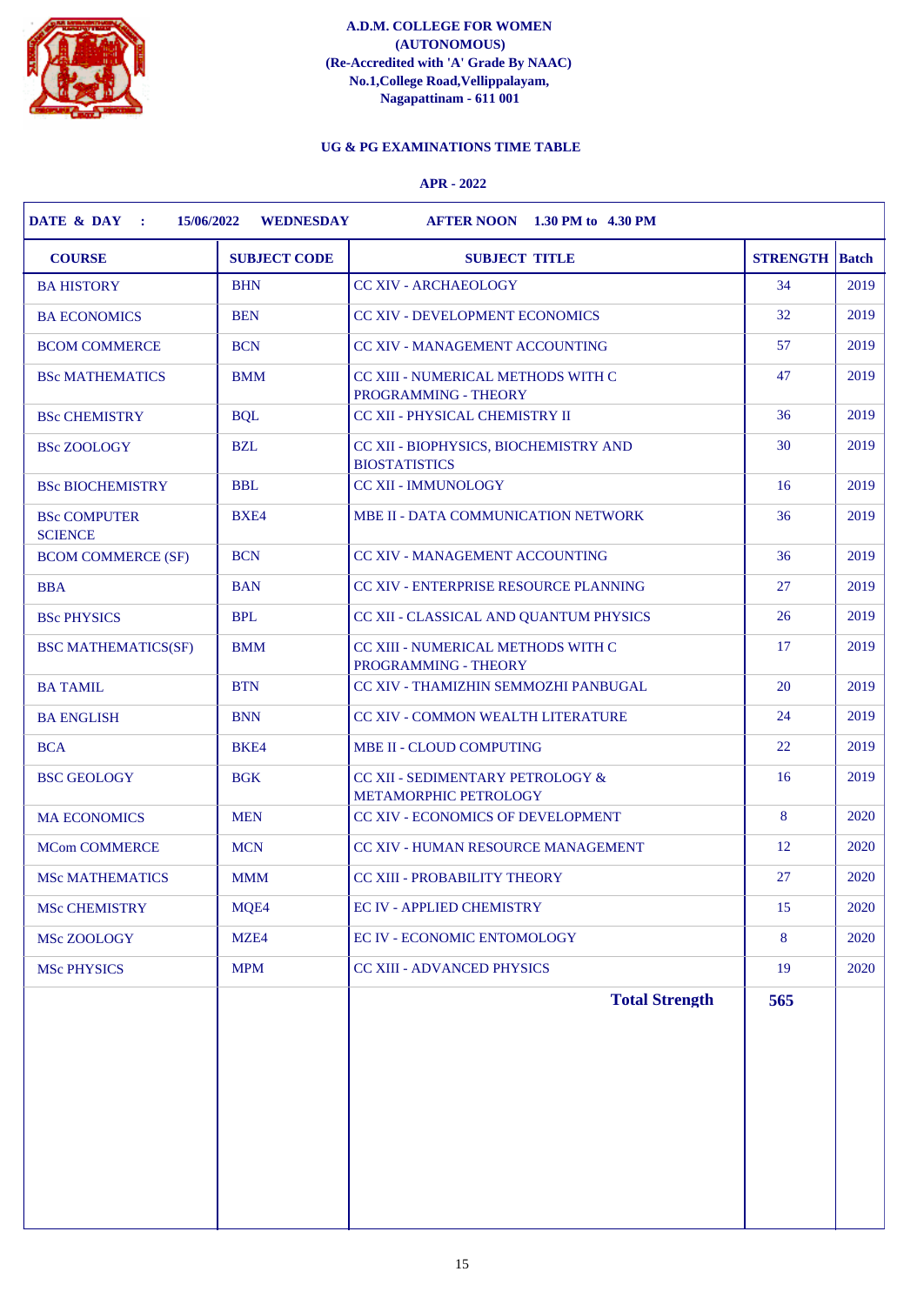

# **UG & PG EXAMINATIONS TIME TABLE**

| <b>COURSE</b>                                                                              | <b>SUBJECT CODE</b> | <b>SUBJECT TITLE</b>                                   | <b>STRENGTH</b>  | <b>Batch</b> |
|--------------------------------------------------------------------------------------------|---------------------|--------------------------------------------------------|------------------|--------------|
| <b>BA HISTORY</b>                                                                          | <b>ELD</b>          | ELC IV - ENGLISH FOR COMPETITIVE<br><b>EXAMINATION</b> | 28               | 2020         |
| <b>BA ECONOMICS</b>                                                                        | <b>ELD</b>          | ELC IV - ENGLISH FOR COMPETITIVE<br><b>EXAMINATION</b> | 34               | 2020         |
| <b>BCOM COMMERCE</b>                                                                       | <b>ELD</b>          | ELC IV - ENGLISH FOR COMPETITIVE<br><b>EXAMINATION</b> | 68               | 2020         |
| <b>BSc MATHEMATICS</b>                                                                     | <b>ELD</b>          | ELC IV - ENGLISH FOR COMPETITIVE<br><b>EXAMINATION</b> | 42               | 2020         |
| <b>BSc CHEMISTRY</b>                                                                       | <b>ELD</b>          | ELC IV - ENGLISH FOR COMPETITIVE<br><b>EXAMINATION</b> | 40               | 2020         |
| <b>BSc ZOOLOGY</b>                                                                         | <b>ELD</b>          | ELC IV - ENGLISH FOR COMPETITIVE<br><b>EXAMINATION</b> | 36               | 2020         |
| <b>BSc BIOCHEMISTRY</b>                                                                    | <b>ELD</b>          | ELC IV - ENGLISH FOR COMPETITIVE<br><b>EXAMINATION</b> | $\boldsymbol{8}$ | 2020         |
| <b>BSc COMPUTER</b><br><b>SCIENCE</b>                                                      | <b>ELD</b>          | ELC IV - ENGLISH FOR COMPETITIVE<br><b>EXAMINATION</b> | 29               | 2020         |
| <b>BCOM COMMERCE (SF)</b>                                                                  | <b>ELD</b>          | ELC IV - ENGLISH FOR COMPETITIVE<br><b>EXAMINATION</b> | 58               | 2020         |
| <b>BBA</b>                                                                                 | <b>ELD</b>          | ELC IV - ENGLISH FOR COMPETITIVE<br><b>EXAMINATION</b> | 39               | 2020         |
| <b>BSc PHYSICS</b>                                                                         | <b>ELD</b>          | ELC IV - ENGLISH FOR COMPETITIVE<br><b>EXAMINATION</b> | <b>10</b>        | 2020         |
| <b>BA TAMIL</b>                                                                            | <b>ELD</b>          | ELC IV - ENGLISH FOR COMPETITIVE<br><b>EXAMINATION</b> | 14               | 2020         |
| <b>BA ENGLISH</b>                                                                          | <b>ELD</b>          | ELC IV - ENGLISH FOR COMPETITIVE<br><b>EXAMINATION</b> | 14               | 2020         |
| <b>BCA</b>                                                                                 | <b>ELD</b>          | ELC IV - ENGLISH FOR COMPETITIVE<br><b>EXAMINATION</b> | <sup>11</sup>    | 2020         |
| <b>BSC GEOLOGY</b>                                                                         | <b>ELD</b>          | ELC IV - ENGLISH FOR COMPETITIVE<br><b>EXAMINATION</b> | 13               | 2020         |
| <b>BVOC MARINE FOOD</b><br>PROCESSING AND<br><b>PRESERVATION</b><br><b>TECHNOLOGY</b>      | BVE4                | ELC IV - BUSINESS COMMUNICATION II                     | 8                | 2020         |
| <b>BVOC SOFTWARE</b><br><b>DEVELOPMENT IN</b><br><b>MULTIMEDIA AND</b><br><b>ANIMATION</b> | <b>BVE4</b>         | ELC IV - BUSINESS COMMUNICATION II                     | <b>16</b>        | 2020         |
|                                                                                            |                     | <b>Total Strength</b>                                  | 468              |              |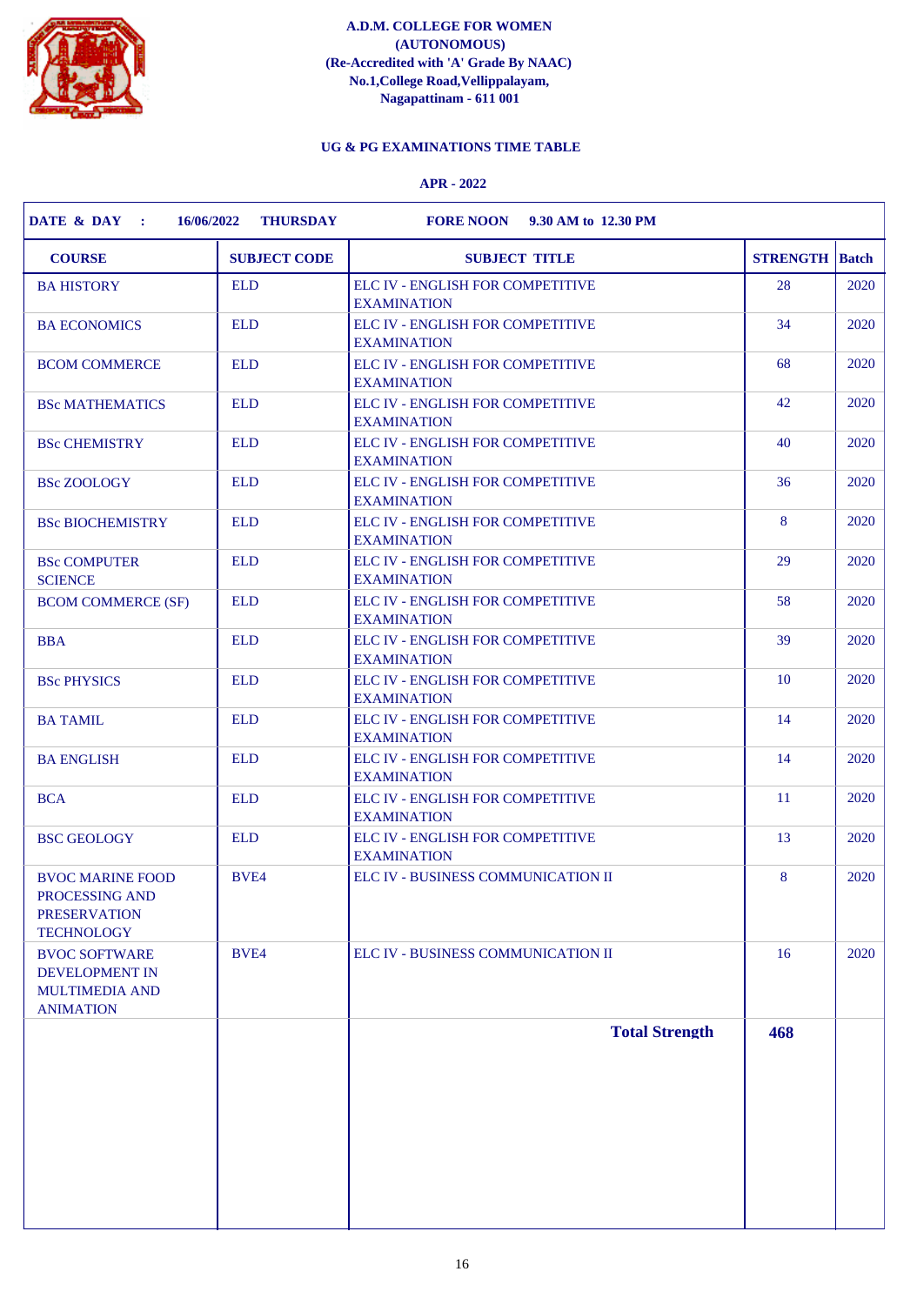

# **UG & PG EXAMINATIONS TIME TABLE**

| $\overline{9}$<br>2021<br>PGEF<br>CC VI- MACRO ECONOMIC THEORY AND POLICY II<br>$\operatorname{\mathsf{PGCF}}$<br>23<br>2021<br>CC VI - STRATEGIC MANAGEMENT<br><b>PGMF</b><br>CC VI - LINEAR ALGEBRA<br>33<br>2021<br><b>11</b><br>2021<br><b>PGXH</b><br><b>CC VIII - BIG DATA ANALYTICS</b><br>$11\,$<br>PGZG<br>CC VI - BIOCHEMISTRY, BIOPHYSICS AND<br>2021<br><b>BIOTECHNIQUES</b><br>PGPG<br><b>CC VI - QUANTUM MECHANICS</b><br>6<br><b>Total Strength</b><br>93 | <b>COURSE</b>                          | <b>SUBJECT CODE</b> | <b>SUBJECT TITLE</b> | <b>STRENGTH</b> Batch |      |
|--------------------------------------------------------------------------------------------------------------------------------------------------------------------------------------------------------------------------------------------------------------------------------------------------------------------------------------------------------------------------------------------------------------------------------------------------------------------------|----------------------------------------|---------------------|----------------------|-----------------------|------|
|                                                                                                                                                                                                                                                                                                                                                                                                                                                                          | <b>MA ECONOMICS</b>                    |                     |                      |                       |      |
|                                                                                                                                                                                                                                                                                                                                                                                                                                                                          | <b>MCom COMMERCE</b>                   |                     |                      |                       |      |
|                                                                                                                                                                                                                                                                                                                                                                                                                                                                          | <b>MSc MATHEMATICS</b>                 |                     |                      |                       |      |
|                                                                                                                                                                                                                                                                                                                                                                                                                                                                          | <b>M.Sc COMPUTER</b><br><b>SCIENCE</b> |                     |                      |                       |      |
|                                                                                                                                                                                                                                                                                                                                                                                                                                                                          | MSc ZOOLOGY                            |                     |                      |                       |      |
|                                                                                                                                                                                                                                                                                                                                                                                                                                                                          | <b>MSc PHYSICS</b>                     |                     |                      |                       | 2021 |
|                                                                                                                                                                                                                                                                                                                                                                                                                                                                          |                                        |                     |                      |                       |      |
|                                                                                                                                                                                                                                                                                                                                                                                                                                                                          |                                        |                     |                      |                       |      |
|                                                                                                                                                                                                                                                                                                                                                                                                                                                                          |                                        |                     |                      |                       |      |
|                                                                                                                                                                                                                                                                                                                                                                                                                                                                          |                                        |                     |                      |                       |      |
|                                                                                                                                                                                                                                                                                                                                                                                                                                                                          |                                        |                     |                      |                       |      |
|                                                                                                                                                                                                                                                                                                                                                                                                                                                                          |                                        |                     |                      |                       |      |
|                                                                                                                                                                                                                                                                                                                                                                                                                                                                          |                                        |                     |                      |                       |      |
|                                                                                                                                                                                                                                                                                                                                                                                                                                                                          |                                        |                     |                      |                       |      |
|                                                                                                                                                                                                                                                                                                                                                                                                                                                                          |                                        |                     |                      |                       |      |
|                                                                                                                                                                                                                                                                                                                                                                                                                                                                          |                                        |                     |                      |                       |      |
|                                                                                                                                                                                                                                                                                                                                                                                                                                                                          |                                        |                     |                      |                       |      |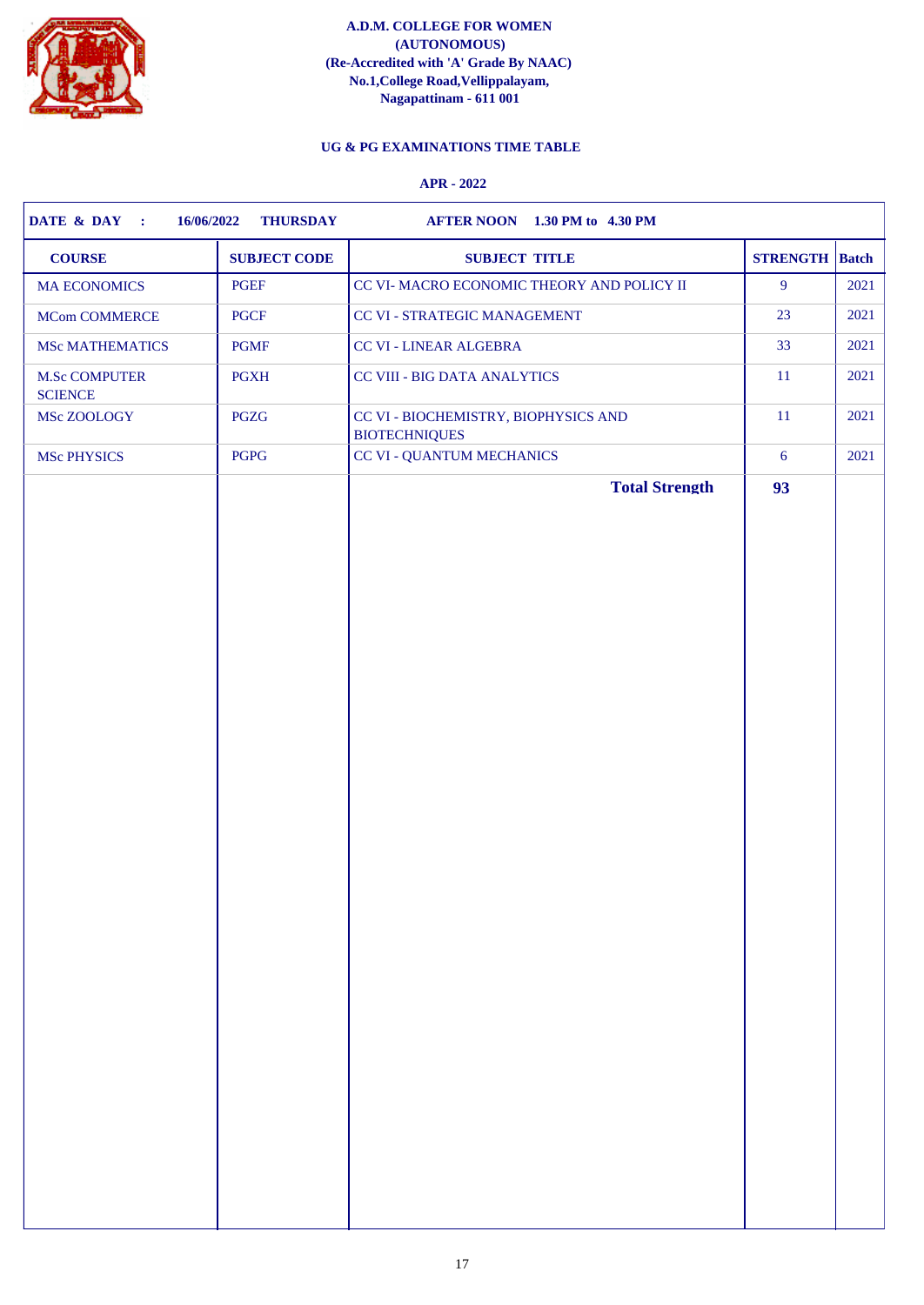

# **UG & PG EXAMINATIONS TIME TABLE**

| <b>COURSE</b>                                                                              | <b>SUBJECT CODE</b> | <b>SUBJECT TITLE</b>                                                         | <b>STRENGTH</b> | <b>Batch</b> |
|--------------------------------------------------------------------------------------------|---------------------|------------------------------------------------------------------------------|-----------------|--------------|
| <b>BA HISTORY</b>                                                                          | <b>HUC</b>          | CC III - HISTORY OF INDIA FROM 1206 CE TO 1707 CE                            | 42              | 2021         |
| <b>BA ECONOMICS</b>                                                                        | <b>EUD</b>          | <b>CC IV - TAMILNADU ECONOMY</b>                                             | 43              | 2021         |
| <b>BA ECONOMICS</b>                                                                        | <b>FLD</b>          | LC IV - COMMUNICATION IN FRENCH IV                                           | 3               | 2020         |
| <b>BCOM COMMERCE</b>                                                                       | <b>CUC</b>          | <b>CC III - MARKETING</b>                                                    | 69              | 2021         |
| <b>BCOM COMMERCE</b>                                                                       | <b>FLD</b>          | LC IV - COMMUNICATION IN FRENCH IV                                           | 16              | 2020         |
| <b>BSc MATHEMATICS</b>                                                                     | <b>MUC</b>          | <b>CC III - INTEGRAL CALCULUS</b>                                            | 43              | 2021         |
| <b>BSc CHEMISTRY</b>                                                                       | QUC                 | CC II - GENERAL CHEMISTRY II                                                 | 39              | 2021         |
| <b>BSc ZOOLOGY</b>                                                                         | <b>ZUB</b>          | CC II - BIOLOGY OF CHORDATES                                                 | 34              | 2021         |
| <b>BSc BIOCHEMISTRY</b>                                                                    | <b>BUC</b>          | CC III - ANALYTICAL TECHNIQUES                                               | <sup>11</sup>   | 2021         |
| <b>BSc BIOCHEMISTRY</b>                                                                    | <b>FLD</b>          | LC IV - COMMUNICATION IN FRENCH IV                                           | $\mathbf{1}$    | 2020         |
| <b>BSc COMPUTER</b>                                                                        | <b>FLD</b>          | LC IV - COMMUNICATION IN FRENCH IV                                           | $\mathbf{1}$    | 2020         |
| <b>SCIENCE</b><br><b>BSc COMPUTER</b><br><b>SCIENCE</b>                                    | <b>XUD</b>          | CC IV - OBJECT ORIENTED PROGRAMMING USING<br>C++ WITH DATASTRUCTURES         | 37              | 2021         |
| <b>BCOM COMMERCE (SF)</b>                                                                  | <b>CUC</b>          | <b>CC III - MARKETING</b>                                                    | 60              | 2021         |
| <b>BCOM COMMERCE (SF)</b>                                                                  | <b>FLD</b>          | LC IV - COMMUNICATION IN FRENCH IV                                           | 28              | 2020         |
| <b>BBA</b>                                                                                 | <b>AUC</b>          | <b>CC III - ORGANIZATIONAL BEHAVIOUR</b>                                     | 43              | 2021         |
| <b>BBA</b>                                                                                 | <b>FLD</b>          | LC IV - COMMUNICATION IN FRENCH IV                                           | $\mathbf{1}$    | 2020         |
| <b>BSc PHYSICS</b>                                                                         | <b>PUC</b>          | <b>CC III - MECHANICS</b>                                                    | $\tau$          | 2021         |
| <b>BA TAMIL</b>                                                                            | <b>TUC</b>          | <b>CC III - SITRILAKKIYANGAL</b>                                             | 17              | 2021         |
| <b>BA ENGLISH</b>                                                                          | <b>NUC</b>          | CC III - POETRY I                                                            | 26              | 2021         |
| <b>BCA</b>                                                                                 | <b>KUD</b>          | CC IV - OBJECT ORIENTED PROGRAMMING USING<br><b>C++ WITH DATA STRUCTURES</b> | 9               | 2021         |
| <b>BSC GEOLOGY</b>                                                                         | <b>GUC</b>          | CC II - STRUCTURAL GEOLOGY                                                   | $\overline{2}$  | 2021         |
| <b>BVOC MARINE FOOD</b><br>PROCESSING AND<br><b>PRESERVATION</b><br><b>TECHNOLOGY</b>      | <b>ZVSF</b>         | SCC IV - BIOCHEMICAL AND MICROBIAL CHANGES<br><b>IN FISH</b>                 | 11              | 2021         |
| <b>BVOC SOFTWARE</b><br><b>DEVELOPMENT IN</b><br><b>MULTIMEDIA AND</b><br><b>ANIMATION</b> | BVF4                | LC IV - COMMUNICAITON IN FRENCH IV                                           | 6               | 2020         |
| <b>BVOC SOFTWARE</b><br><b>DEVELOPMENT IN</b><br><b>MULTIMEDIA AND</b><br><b>ANIMATION</b> | <b>BVXF</b>         | SCC IV - SOCIAL MEDIA PLAN AND PROCESS                                       | -1              | 2020         |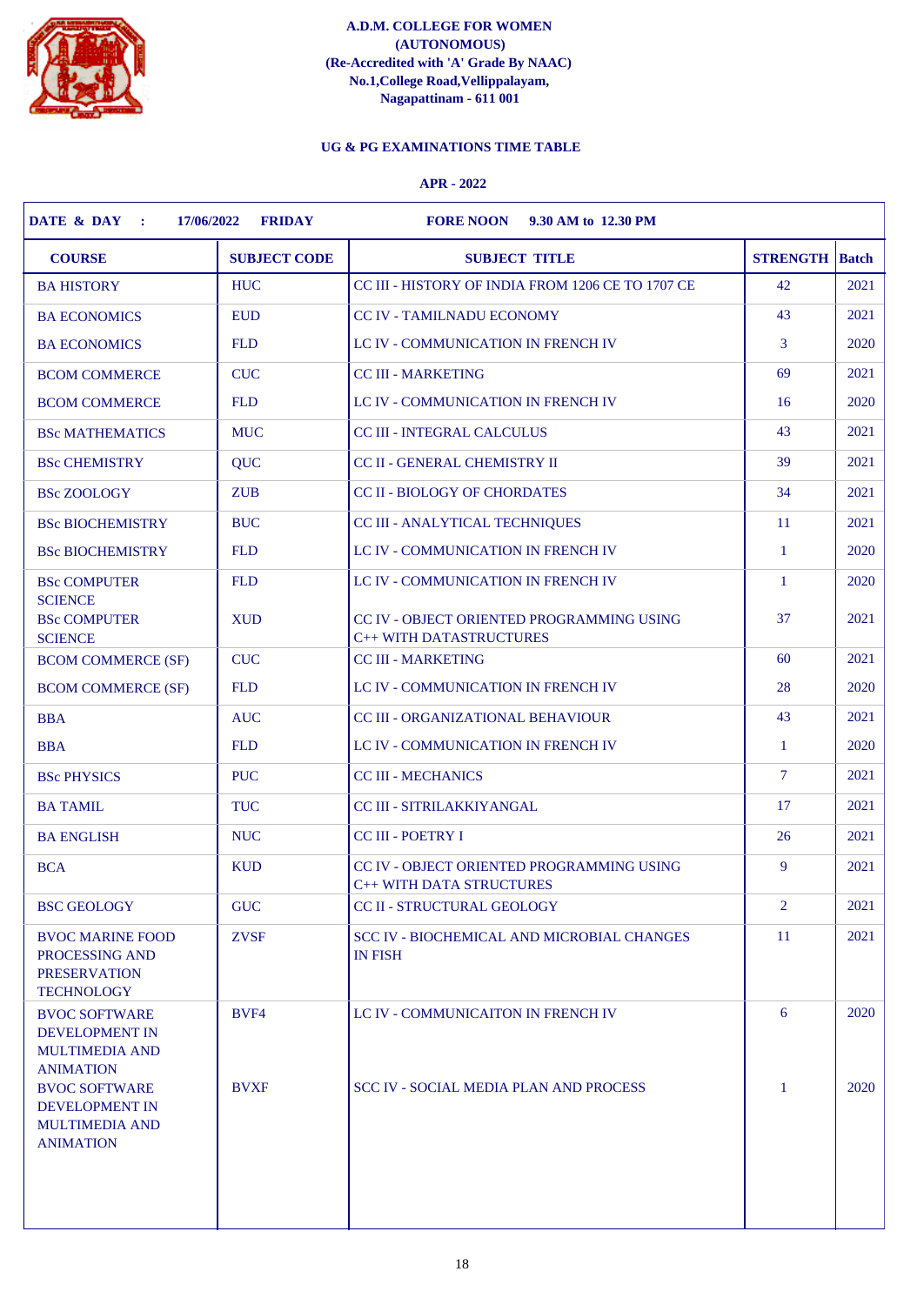

# **UG & PG EXAMINATIONS TIME TABLE**

| <b>BVOC SOFTWARE</b>                                 | <b>XVGE</b> | GCC II - MULTIMEDIA SYSTEMS | $\overline{2}$ | 2021 |
|------------------------------------------------------|-------------|-----------------------------|----------------|------|
| DEVELOPMENT IN<br>MULTIMEDIA AND<br><b>ANIMATION</b> |             |                             |                |      |
|                                                      |             | <b>Total Strength</b>       | 552            |      |
|                                                      |             |                             |                |      |
|                                                      |             |                             |                |      |
|                                                      |             |                             |                |      |
|                                                      |             |                             |                |      |
|                                                      |             |                             |                |      |
|                                                      |             |                             |                |      |
|                                                      |             |                             |                |      |
|                                                      |             |                             |                |      |
|                                                      |             |                             |                |      |
|                                                      |             |                             |                |      |
|                                                      |             |                             |                |      |
|                                                      |             |                             |                |      |
|                                                      |             |                             |                |      |
|                                                      |             |                             |                |      |
|                                                      |             |                             |                |      |
|                                                      |             |                             |                |      |
|                                                      |             |                             |                |      |
|                                                      |             |                             |                |      |
|                                                      |             |                             |                |      |
|                                                      |             |                             |                |      |
|                                                      |             |                             |                |      |
|                                                      |             |                             |                |      |
|                                                      |             |                             |                |      |
|                                                      |             |                             |                |      |
|                                                      |             |                             |                |      |
|                                                      |             |                             |                |      |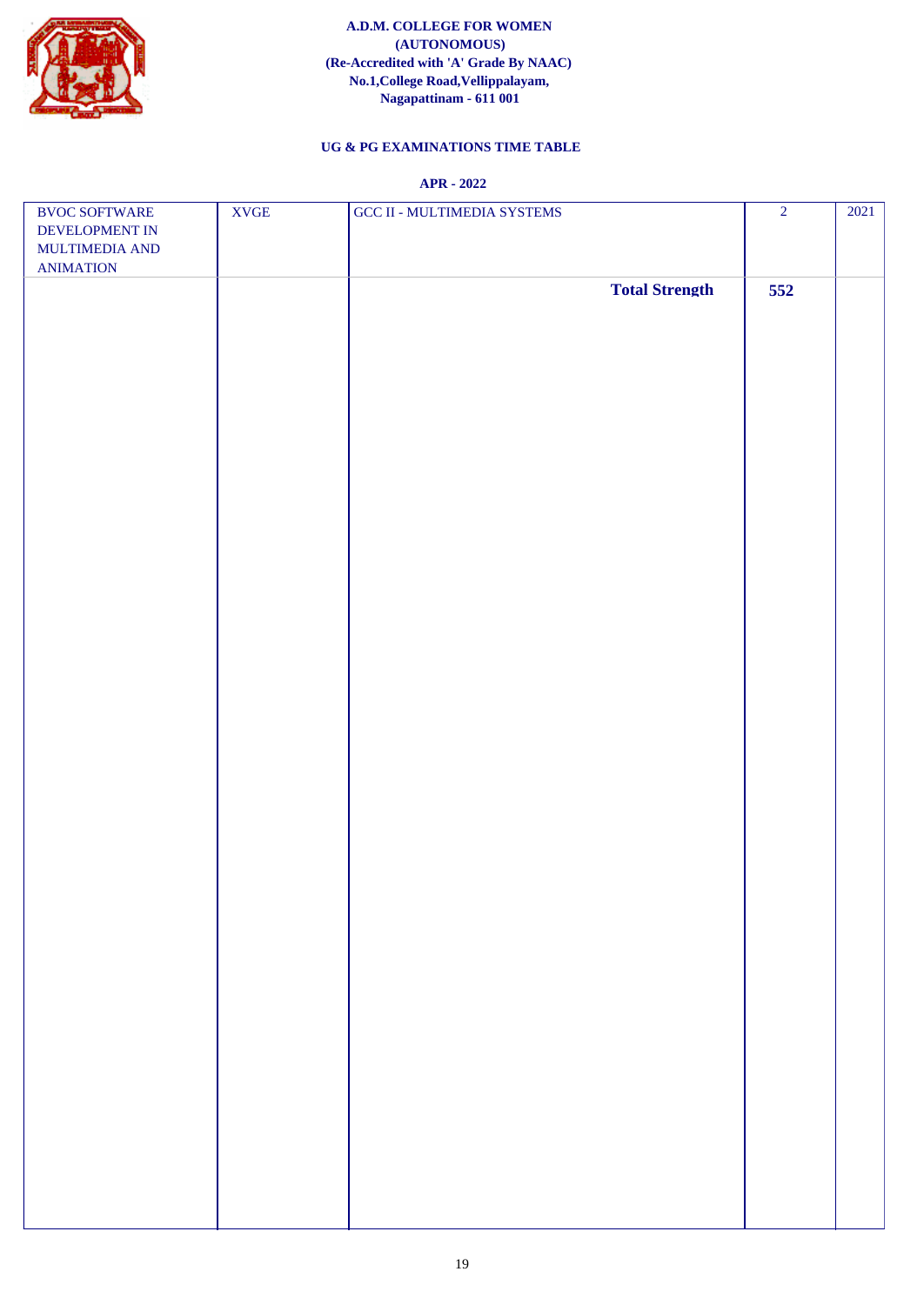

# **UG & PG EXAMINATIONS TIME TABLE**

| <b>BA HISTORY</b><br><b>BHO</b><br><b>BEO</b><br><b>BA ECONOMICS</b><br><b>BCO</b><br><b>BCOM COMMERCE</b><br><b>BMO</b><br><b>BSc MATHEMATICS</b><br><b>BCO</b><br><b>BCOM COMMERCE (SF)</b><br><b>BAO</b><br><b>BBA</b><br><b>BMO</b><br><b>BSC MATHEMATICS(SF)</b> | CC XV - INTERNATIONAL RELATIONS SINCE CE<br>1945<br>CC XV - HISTORY OF ECONOMIC THOUGHT<br>CC XV - ENTREPRENEURIAL DEVELOPMENT<br><b>CC XV - ASTRONOMY</b><br>CC XV - ENTREPRENEURIAL DEVELOPMENT<br>CC XV - FINANCIAL MANAGEMENT | 34<br>32<br>57<br>47<br>36 | 2019<br>2019<br>2019<br>2019 |
|-----------------------------------------------------------------------------------------------------------------------------------------------------------------------------------------------------------------------------------------------------------------------|-----------------------------------------------------------------------------------------------------------------------------------------------------------------------------------------------------------------------------------|----------------------------|------------------------------|
|                                                                                                                                                                                                                                                                       |                                                                                                                                                                                                                                   |                            |                              |
|                                                                                                                                                                                                                                                                       |                                                                                                                                                                                                                                   |                            |                              |
|                                                                                                                                                                                                                                                                       |                                                                                                                                                                                                                                   |                            |                              |
|                                                                                                                                                                                                                                                                       |                                                                                                                                                                                                                                   |                            |                              |
|                                                                                                                                                                                                                                                                       |                                                                                                                                                                                                                                   |                            | 2019                         |
|                                                                                                                                                                                                                                                                       |                                                                                                                                                                                                                                   | 27                         | 2019                         |
|                                                                                                                                                                                                                                                                       | <b>CC XV - ASTRONOMY</b>                                                                                                                                                                                                          | 17                         | 2019                         |
| <b>BTO</b><br><b>BA TAMIL</b>                                                                                                                                                                                                                                         | CC XV - PURAPPORUL VENBAMALAI                                                                                                                                                                                                     | 20                         | 2019                         |
| <b>BNO</b><br><b>BA ENGLISH</b>                                                                                                                                                                                                                                       | CC XV - ENGLISH LANGUAGE TEACHING                                                                                                                                                                                                 | 24                         | 2019                         |
| <b>BGL</b><br><b>BSC GEOLOGY</b>                                                                                                                                                                                                                                      | CC XIII - ECONOMIC GEOLOGY                                                                                                                                                                                                        | 16                         | 2019                         |
| MEE4<br><b>MA ECONOMICS</b>                                                                                                                                                                                                                                           | <b>EC IV - GENDER AND ECONOMICS</b>                                                                                                                                                                                               | 8                          | 2020                         |
| <b>MCom COMMERCE</b><br>MCE4                                                                                                                                                                                                                                          | EC IV - TEACHING AND LEARNING SKILLS                                                                                                                                                                                              | 12                         | 2020                         |
| <b>MSc MATHEMATICS</b><br><b>MMN</b>                                                                                                                                                                                                                                  | <b>CC XIV - FLUID DYNAMICS</b>                                                                                                                                                                                                    | 27                         | 2020                         |
|                                                                                                                                                                                                                                                                       |                                                                                                                                                                                                                                   |                            |                              |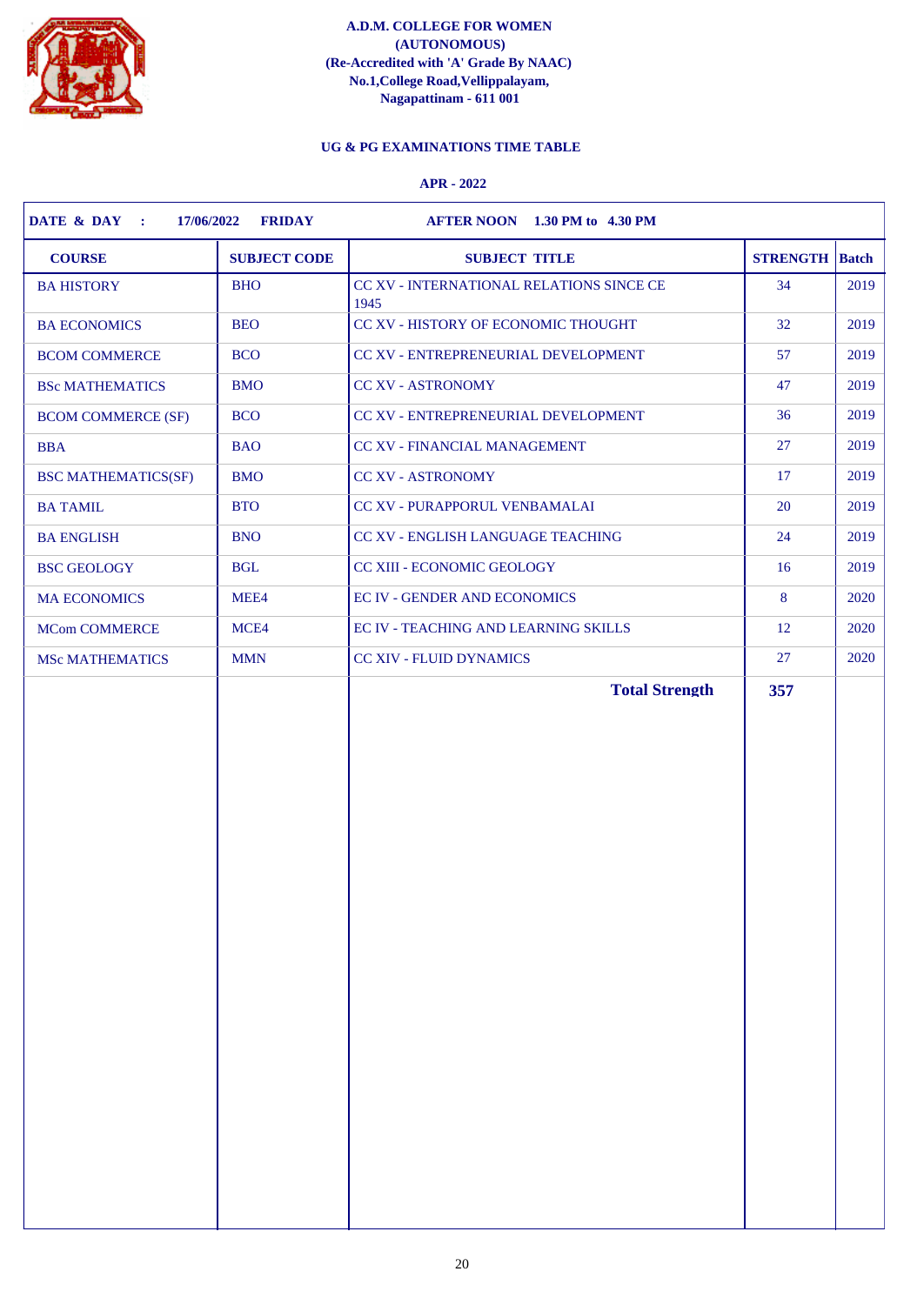

# **UG & PG EXAMINATIONS TIME TABLE**

| <b>COURSE</b>                         | <b>SUBJECT CODE</b> | <b>SUBJECT TITLE</b>                                           | <b>STRENGTH</b> | Batch |
|---------------------------------------|---------------------|----------------------------------------------------------------|-----------------|-------|
| <b>BA HISTORY</b>                     | BEE <sub>2</sub>    | NME II - ECONOMIC REFORMS                                      | 21              | 2020  |
| <b>BA HISTORY</b>                     | BME <sub>2</sub>    | NME II - MATHEMATICS FOR COMPETITIVE<br><b>EXAMINATIONS II</b> | $\overline{2}$  | 2020  |
| <b>BA HISTORY</b>                     | BTE <sub>2</sub>    | NME II - POATTI THERVU II                                      | 5               | 2020  |
| <b>BA ECONOMICS</b>                   | BAE <sub>2</sub>    | <b>NME II - MANAGERIAL SKILLS</b>                              | 11              | 2020  |
| <b>BA ECONOMICS</b>                   | BCE <sub>2a</sub>   | NME II - COMPUTERIZED ACCOUNTING - THEORY                      | $\mathbf{1}$    | 2020  |
| <b>BA ECONOMICS</b>                   | BHE <sub>2</sub>    | NME II - WORKING OF INDIAN CONSTITUTION                        | 2               | 2019  |
| <b>BA ECONOMICS</b>                   | BHE <sub>2</sub>    | NME II - WORKING OF INDIAN CONSTITUTION                        | 22              | 2020  |
| <b>BA ECONOMICS</b>                   | <b>LCFB</b>         | LC II - COMMUNICATION IN FRENCH II                             | -1              | 2021  |
| <b>BCOM COMMERCE</b>                  | BAE <sub>2</sub>    | <b>NME II - MANAGERIAL SKILLS</b>                              | 29              | 2020  |
| <b>BCOM COMMERCE</b>                  | BME <sub>2</sub>    | NME II - MATHEMATICS FOR COMPETITIVE<br><b>EXAMINATIONS II</b> | 6               | 2020  |
| <b>BCOM COMMERCE</b>                  | BTE <sub>2</sub>    | NME II - POATTI THERVU II                                      | 15              | 2020  |
| <b>BCOM COMMERCE</b>                  | <b>LCFB</b>         | LC II - COMMUNICATION IN FRENCH II                             | 9               | 2021  |
| <b>BSc MATHEMATICS</b>                | BCE <sub>2a</sub>   | NME II - COMPUTERIZED ACCOUNTING - THEORY                      | 16              | 2020  |
| <b>BSc MATHEMATICS</b>                | BEE <sub>2</sub>    | <b>NME II - ECONOMIC REFORMS</b>                               | -1              | 2020  |
| <b>BSc MATHEMATICS</b>                | BTE <sub>2</sub>    | NME II - POATTI THERVU II                                      | 13              | 2020  |
| <b>BSc CHEMISTRY</b>                  | BGE <sub>2</sub>    | NME II - INTRODUCTION TO MINERALS, ROCKS<br><b>AND FOSSILS</b> | 3               | 2020  |
| <b>BSc CHEMISTRY</b>                  | BPE <sub>2</sub>    | <b>NME II - WEATHER FORECASTING</b>                            | 21              | 2020  |
| <b>BSc CHEMISTRY</b>                  | BZE <sub>2</sub>    | NME II - COMMERCIAL ZOOLOGY                                    | 16              | 2020  |
| <b>BSc ZOOLOGY</b>                    | BBE <sub>2</sub>    | NME II - COSMETOLOGY                                           | 13              | 2020  |
| <b>BSc ZOOLOGY</b>                    | BGE <sub>2</sub>    | NME II - INTRODUCTION TO MINERALS, ROCKS<br><b>AND FOSSILS</b> | 1               | 2020  |
| <b>BSc ZOOLOGY</b>                    | BME <sub>2</sub>    | NME II - MATHEMATICS FOR COMPETITIVE<br><b>EXAMINATIONS II</b> | $\overline{7}$  | 2020  |
| <b>BSc ZOOLOGY</b>                    | BQE <sub>2</sub>    | <b>NME II - FOOD SCIENCE</b>                                   | 8               | 2020  |
| <b>BSc BIOCHEMISTRY</b>               | BQE <sub>2</sub>    | <b>NME II - FOOD SCIENCE</b>                                   | $\overline{4}$  | 2020  |
| <b>BSc BIOCHEMISTRY</b>               | BZE <sub>2</sub>    | NME II - COMMERCIAL ZOOLOGY                                    | 4               | 2020  |
| <b>BSc BIOCHEMISTRY</b>               | <b>LCFB</b>         | LC II - COMMUNICATION IN FRENCH II                             | 2               | 2021  |
| <b>BSc COMPUTER</b><br><b>SCIENCE</b> | BME <sub>2</sub>    | NME II - MATHEMATICS FOR COMPETITIVE<br><b>EXAMINATIONS II</b> | $\overline{7}$  | 2020  |
| <b>BSc COMPUTER</b><br><b>SCIENCE</b> | BNE <sub>2</sub>    | NME II - OBJECTIVE ENGLISH                                     | 22              | 2020  |
| <b>BSc COMPUTER</b><br><b>SCIENCE</b> | <b>LCFB</b>         | LC II - COMMUNICATION IN FRENCH II                             | 12              | 2021  |
| <b>BCOM COMMERCE (SF)</b>             | BAE <sub>2</sub>    | NME II - MANAGERIAL SKILLS                                     | 9               | 2020  |
| <b>BCOM COMMERCE (SF)</b>             | BZE <sub>2</sub>    | NME II - COMMERCIAL ZOOLOGY                                    | 8               | 2020  |
|                                       |                     |                                                                |                 |       |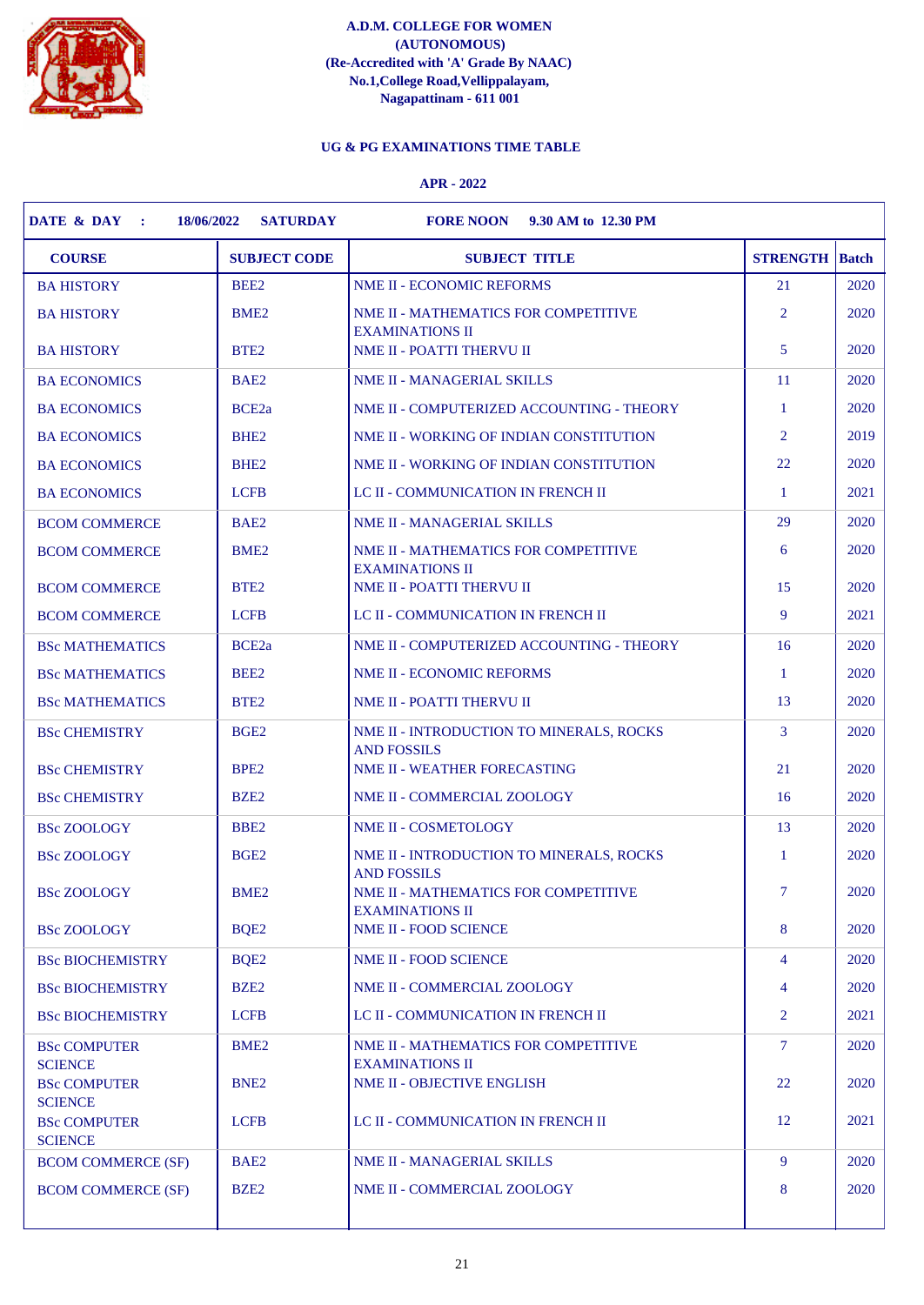

# **UG & PG EXAMINATIONS TIME TABLE**

| <b>BCOM COMMERCE (SF)</b>                                                                                   | <b>LCFB</b>                          | LC II - COMMUNICATION IN FRENCH II                               | 13             | 2021         |
|-------------------------------------------------------------------------------------------------------------|--------------------------------------|------------------------------------------------------------------|----------------|--------------|
| <b>BBA</b>                                                                                                  | BEE2                                 | NME II - ECONOMIC REFORMS                                        | $\mathfrak{S}$ | 2020         |
| <b>BBA</b>                                                                                                  | BTE <sub>2</sub>                     | NME II - POATTI THERVU II                                        | 14             | 2020         |
| <b>BBA</b>                                                                                                  | <b>LCFB</b>                          | LC II - COMMUNICATION IN FRENCH II                               | 6              | 2021         |
| <b>BSc PHYSICS</b>                                                                                          | BME <sub>2</sub>                     | NME II - MATHEMATICS FOR COMPETITIVE<br><b>EXAMINATIONS II</b>   | $\mathbf{1}$   | 2020         |
| <b>BSc PHYSICS</b>                                                                                          | BQE2                                 | NME II - FOOD SCIENCE                                            | 6              | 2020         |
| <b>BSc PHYSICS</b>                                                                                          | <b>LCFB</b>                          | LC II - COMMUNICATION IN FRENCH II                               | -1             | 2021         |
| <b>BA TAMIL</b>                                                                                             | BBE <sub>2</sub>                     | NME II - COSMETOLOGY                                             | $\overline{2}$ | 2020         |
| <b>BA TAMIL</b>                                                                                             | BHE <sub>2</sub>                     | NME II - WORKING OF INDIAN CONSTITUTION                          | $\tau$         | 2020         |
| <b>BA ENGLISH</b>                                                                                           | BBE <sub>2</sub>                     | NME II - COSMETOLOGY                                             | 8              | 2020         |
| <b>BA ENGLISH</b>                                                                                           | BHE <sub>2</sub>                     | NME II - WORKING OF INDIAN CONSTITUTION                          | 6              | 2020         |
| <b>BA ENGLISH</b>                                                                                           | <b>LCFB</b>                          | LC II - COMMUNICATION IN FRENCH II                               | 10             | 2021         |
| <b>BCA</b>                                                                                                  | BBE <sub>2</sub>                     | NME II - COSMETOLOGY                                             | $\mathbf{1}$   | 2020         |
| <b>BCA</b>                                                                                                  | BCE <sub>2a</sub>                    | NME II - COMPUTERIZED ACCOUNTING - THEORY                        | 3              | 2020         |
| <b>BCA</b>                                                                                                  | BNE <sub>2</sub>                     | NME II - OBJECTIVE ENGLISH                                       | $\tau$         | 2020         |
| <b>BCA</b>                                                                                                  | <b>LCFB</b>                          | LC II - COMMUNICATION IN FRENCH II                               | $\overline{2}$ | 2021         |
| <b>BSC GEOLOGY</b>                                                                                          | BPE <sub>2</sub>                     | NME II - WEATHER FORECASTING                                     | 10             | 2020         |
| <b>BVOC SOFTWARE</b><br>DEVELOPMENT IN<br><b>MULTIMEDIA AND</b><br><b>ANIMATION</b><br><b>BVOC SOFTWARE</b> | BBE <sub>2</sub><br>BGE <sub>2</sub> | NME II - COSMETOLOGY<br>NME II - INTRODUCTION TO MINERALS, ROCKS | 6<br>10        | 2020<br>2020 |
| DEVELOPMENT IN<br><b>MULTIMEDIA AND</b><br><b>ANIMATION</b>                                                 |                                      | <b>AND FOSSILS</b>                                               |                |              |
|                                                                                                             |                                      | <b>Total Strength</b>                                            | 409            |              |
|                                                                                                             |                                      |                                                                  |                |              |
|                                                                                                             |                                      |                                                                  |                |              |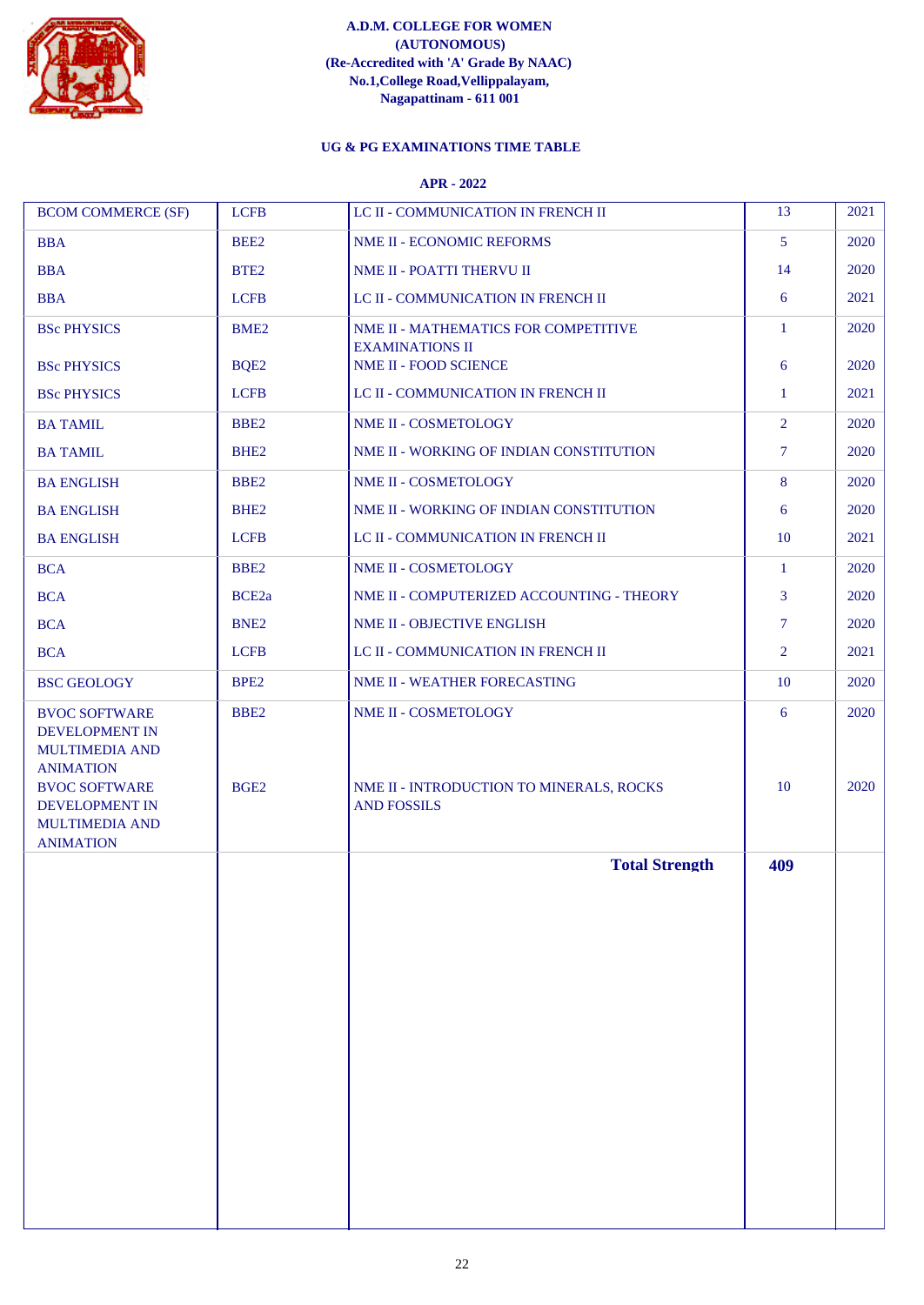

# **UG & PG EXAMINATIONS TIME TABLE**

| <b>COURSE</b>                          | <b>SUBJECT CODE</b> | <b>SUBJECT TITLE</b>                      | <b>STRENGTH</b> | <b>Batch</b> |
|----------------------------------------|---------------------|-------------------------------------------|-----------------|--------------|
| <b>BA HISTORY</b>                      | <b>GS</b>           | <b>GS - GENDER STUDIES</b>                | 34              | 2019         |
| <b>BA ECONOMICS</b>                    | <b>GS</b>           | <b>GS - GENDER STUDIES</b>                | 32              | 2019         |
| <b>BCOM COMMERCE</b>                   | <b>GS</b>           | <b>GS - GENDER STUDIES</b>                | 57              | 2019         |
| <b>BSc MATHEMATICS</b>                 | <b>GS</b>           | <b>GS - GENDER STUDIES</b>                | 47              | 2019         |
| <b>BSc CHEMISTRY</b>                   | <b>GS</b>           | <b>GS - GENDER STUDIES</b>                | 36              | 2019         |
| <b>BSc ZOOLOGY</b>                     | <b>GS</b>           | <b>GS - GENDER STUDIES</b>                | 30              | 2019         |
| <b>BSc BIOCHEMISTRY</b>                | <b>GS</b>           | <b>GS - GENDER STUDIES</b>                | 16              | 2019         |
| <b>BSc COMPUTER</b><br><b>SCIENCE</b>  | <b>GS</b>           | <b>GS - GENDER STUDIES</b>                | 36              | 2019         |
| <b>BCOM COMMERCE (SF)</b>              | <b>GS</b>           | <b>GS - GENDER STUDIES</b>                | 36              | 2019         |
| <b>BBA</b>                             | <b>GS</b>           | <b>GS - GENDER STUDIES</b>                | 27              | 2019         |
| <b>BSc PHYSICS</b>                     | <b>GS</b>           | <b>GS - GENDER STUDIES</b>                | 26              | 2019         |
| <b>BSC MATHEMATICS(SF)</b>             | <b>GS</b>           | <b>GS - GENDER STUDIES</b>                | 17              | 2019         |
| <b>BA TAMIL</b>                        | <b>GS</b>           | <b>GS - GENDER STUDIES</b>                | 20              | 2019         |
| <b>BA ENGLISH</b>                      | <b>GS</b>           | <b>GS - GENDER STUDIES</b>                | 24              | 2019         |
| <b>BCA</b>                             | <b>GS</b>           | <b>GS - GENDER STUDIES</b>                | 22              | 2019         |
| <b>BSC GEOLOGY</b>                     | <b>GS</b>           | <b>GS - GENDER STUDIES</b>                | 16              | 2019         |
| <b>MA ECONOMICS</b>                    | <b>PGEG</b>         | <b>CC VII - FISCAL ECONOMICS</b>          | 9               | 2021         |
| <b>MCom COMMERCE</b>                   | <b>PGCG</b>         | CC VII - BUSINESS STATISTICS              | 23              | 2021         |
| <b>MSc MATHEMATICS</b>                 | <b>PGMG</b>         | CC VII - PARTIAL DIFFERENTIAL EQUATIONS   | 33              | 2021         |
| <b>MSc CHEMISTRY</b>                   | <b>PGQG</b>         | CC V - PHYSICAL METHODS IN CHEMISTRY I    | 21              | 2021         |
| <b>M.Sc COMPUTER</b><br><b>SCIENCE</b> | <b>PGXI</b>         | CC IX - DISTRIBUTED TECHNOLOGIES          | -11             | 2021         |
| MSc ZOOLOGY                            | <b>PGZH</b>         | CC VII - APPLIED BIOTECHNOLOGY            | <sup>11</sup>   | 2021         |
| <b>MSc PHYSICS</b>                     | PGPE1               | EC I - MICROPROCESSOR AND MICROCONTROLLER | 6               | 2021         |
|                                        |                     | <b>Total Strength</b>                     | 590             |              |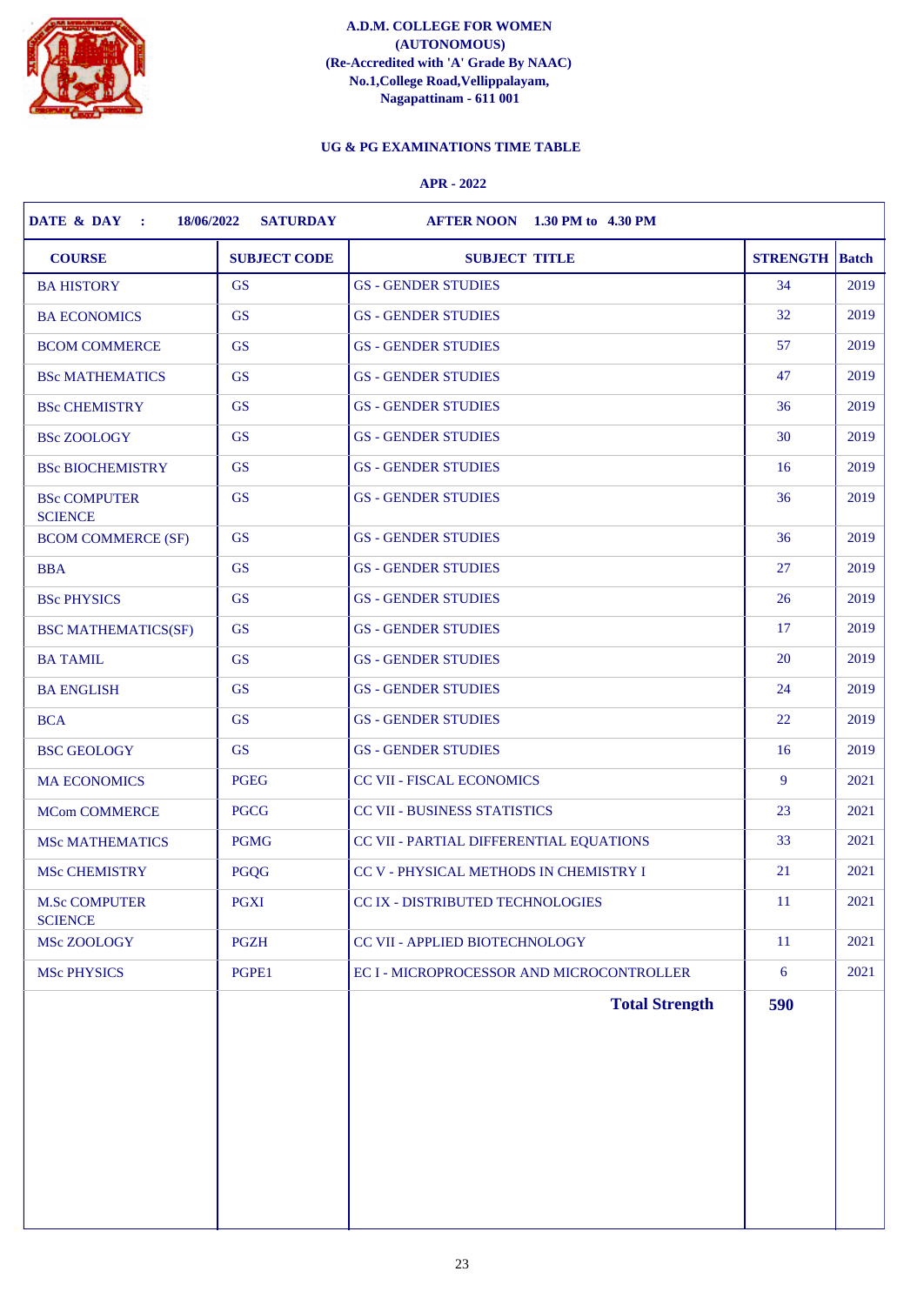

# **UG & PG EXAMINATIONS TIME TABLE**

| <b>COURSE</b>                                                                         | <b>SUBJECT CODE</b> | <b>SUBJECT TITLE</b>                                                | <b>STRENGTH</b> Batch |      |
|---------------------------------------------------------------------------------------|---------------------|---------------------------------------------------------------------|-----------------------|------|
| <b>BA HISTORY</b>                                                                     | <b>BHG</b>          | CC VII - HISTORY OF INDIA CE 1858 TO CE 1947                        | 28                    | 2020 |
| <b>BA ECONOMICS</b>                                                                   | <b>BEG</b>          | CC VII - MICRO ECONOMICS II                                         | 34                    | 2020 |
| <b>BA ECONOMICS</b>                                                                   | <b>EUC</b>          | CC III - MICRO ECONOMICS II                                         | 43                    | 2021 |
| <b>BCOM COMMERCE</b>                                                                  | <b>BCG</b>          | <b>CC VII - COST ACCOUNTING</b>                                     | 68                    | 2020 |
| <b>BSc MATHEMATICS</b>                                                                | <b>BMG</b>          | CC VII - SEQUENCES AND SERIES                                       | 42                    | 2020 |
| <b>BSc CHEMISTRY</b>                                                                  | <b>BQF</b>          | CC VI - GENERAL CHEMISTRY IV                                        | 40                    | 2020 |
| <b>BSc ZOOLOGY</b>                                                                    | <b>BZF</b>          | CC VI - DEVELOPMENTAL BIOLOGY AND<br><b>IMMUNOLOGY</b>              | 36                    | 2020 |
| <b>BSc BIOCHEMISTRY</b>                                                               | <b>BBF</b>          | CC VI - CELL AND MOLECULAR BIOLOGY                                  | 8                     | 2020 |
| <b>BSc COMPUTER</b><br><b>SCIENCE</b>                                                 | 1SXMA3              | AC III - MATHEMATICS III - PROBABILITY AND<br><b>STATISTICS</b>     | $\mathbf{1}$          | 2012 |
| <b>BSc COMPUTER</b><br><b>SCIENCE</b>                                                 | <b>BXH</b>          | <b>CC VIII - JAVA PROGRAMMING</b>                                   | 29                    | 2020 |
| <b>BCOM COMMERCE (SF)</b>                                                             | <b>BCG</b>          | <b>CC VII - COST ACCOUNTING</b>                                     | 58                    | 2020 |
| <b>BBA</b>                                                                            | <b>BAG</b>          | CC VII - HUMAN RESOURCES MANAGEMENT                                 | 39                    | 2020 |
| <b>BSc PHYSICS</b>                                                                    | <b>BPF</b>          | CC VI - ELECTRICITY MAGNETISM AND<br><b>ELECTROMAGNETISM</b>        | 10                    | 2020 |
| <b>BSC MATHEMATICS(SF)</b>                                                            | <b>RSMF</b>         | CC VI - SEQUENCES AND SERIES                                        | $\mathbf{1}$          | 2015 |
| <b>BA TAMIL</b>                                                                       | <b>BTG</b>          | CC VII - IDAIKALA ILAKKIYAM                                         | 14                    | 2020 |
| <b>BA ENGLISH</b>                                                                     | <b>BNG</b>          | <b>CC VII - DRAMA</b>                                               | 14                    | 2020 |
| <b>BCA</b>                                                                            | <b>BKH</b>          | CC VIII - DATA STRUCTURES AND ALGORITHM                             | <sup>11</sup>         | 2020 |
| <b>BSC GEOLOGY</b>                                                                    | <b>BGF</b>          | CC VII - PALEONTOLOGY AND CRYSTALLOGRAPHY                           | 13                    | 2020 |
| <b>BVOC MARINE FOOD</b><br>PROCESSING AND<br><b>PRESERVATION</b><br><b>TECHNOLOGY</b> | <b>BVMJ</b>         | CC X - PACKING AND LABELLING OF FISH AND<br><b>FISHERY PRODUCTS</b> | 8                     | 2020 |
|                                                                                       |                     | <b>Total Strength</b>                                               | 497                   |      |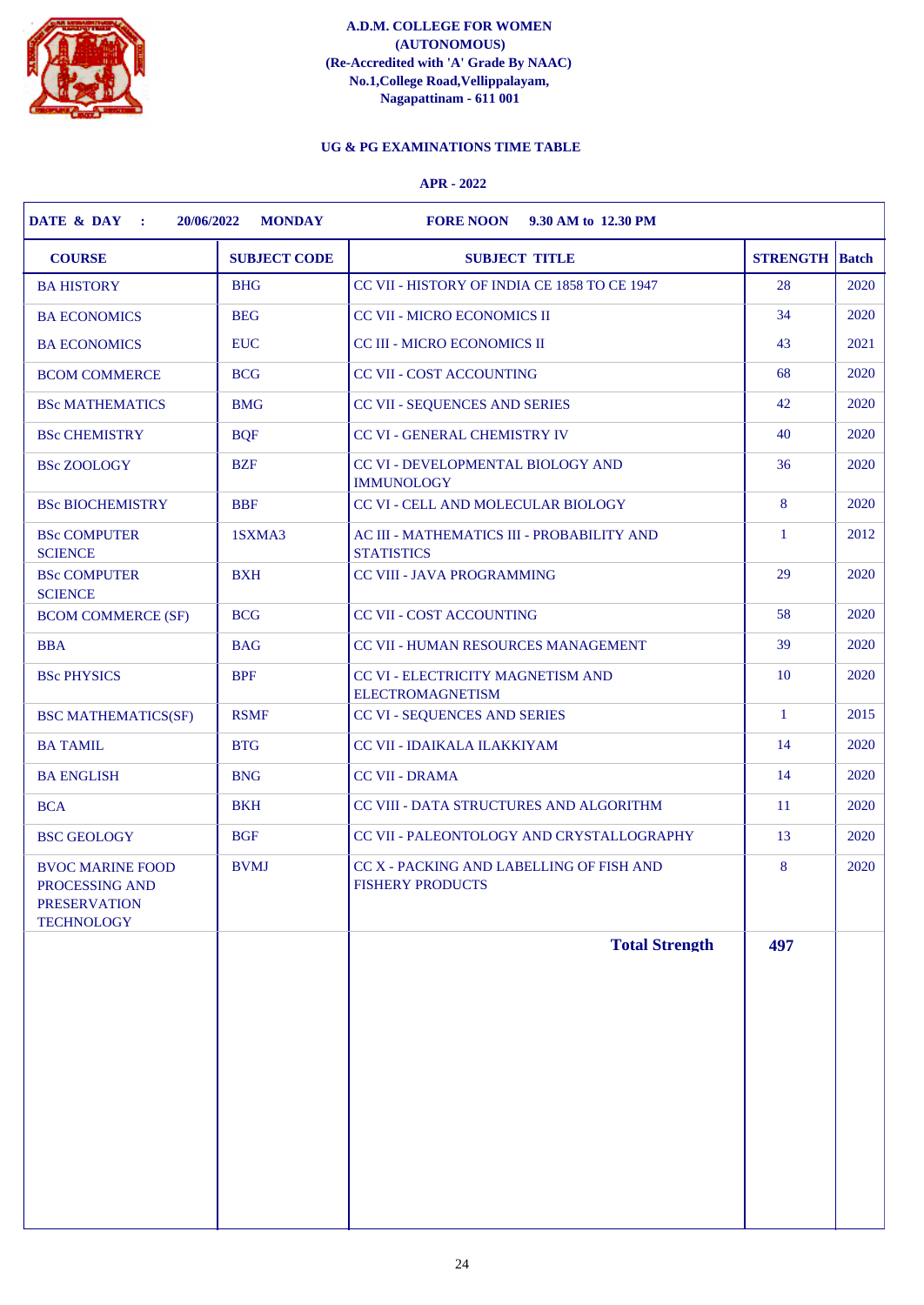

# **UG & PG EXAMINATIONS TIME TABLE**

| <b>COURSE</b>                          | <b>SUBJECT CODE</b> | <b>SUBJECT TITLE</b>                                                | <b>STRENGTH</b> | <b>Batch</b> |
|----------------------------------------|---------------------|---------------------------------------------------------------------|-----------------|--------------|
| <b>BA HISTORY</b>                      | BHE4                | <b>MBE II - JOURNALISM</b>                                          | 34              | 2019         |
| <b>BA ECONOMICS</b>                    | BEE4                | MBE II - ENTREPRENEURSHIP DEVELOPMENT                               | 32              | 2019         |
| <b>BCOM COMMERCE</b>                   | BCE4                | MBE II - HUMAN RESOURCE MANAGEMENT                                  | 57              | 2019         |
| <b>BSc MATHEMATICS</b>                 | <b>BME4</b>         | <b>MBE II - DISCRETE MATHEMATICS</b>                                | 47              | 2019         |
| <b>BSc CHEMISTRY</b>                   | BQE4                | MBE II - NUCLEAR, INDUSTRIAL CHEMISTRY AND<br><b>METALLIC STATE</b> | 36              | 2019         |
| <b>BSc ZOOLOGY</b>                     | BZE4                | MBE II - MEDICAL LAB TECHNOLOGY                                     | 30              | 2019         |
| <b>BSc BIOCHEMISTRY</b>                | BBE4                | <b>MBE II - BIOTECHNOLOGY</b>                                       | 16              | 2019         |
| <b>BSc COMPUTER</b><br><b>SCIENCE</b>  | BXE5                | <b>MBE III - COMPUTER GRAPHICS</b>                                  | 36              | 2019         |
| <b>BCOM COMMERCE (SF)</b>              | BCE4                | MBE II - HUMAN RESOURCE MANAGEMENT                                  | 36              | 2019         |
| <b>BSc PHYSICS</b>                     | BPE4                | <b>BME II - MATERIAL SCIENCE</b>                                    | 26              | 2019         |
| <b>BSC MATHEMATICS(SF)</b>             | <b>BME4</b>         | MBE II - DISCRETE MATHEMATICS                                       | 17              | 2019         |
| <b>BA TAMIL</b>                        | BTE4                | <b>SBE IV - TAMILMOZHI VARALARU</b>                                 | 20              | 2019         |
| <b>BA ENGLISH</b>                      | BNE4                | <b>MBE II - JOURNALISM</b>                                          | 24              | 2019         |
| <b>BCA</b>                             | BKE5                | MBE III- PYTHON PROGRAMMING                                         | 22              | 2019         |
| <b>BSC GEOLOGY</b>                     | BGE5                | MBE III - MINERAL PROSPECTING & FIELD<br><b>GEOLOGY</b>             | 16              | 2019         |
| <b>MA ECONOMICS</b>                    | <b>PGEH</b>         | CC VIII - STATISTICAL METHODS FOR ECONOMIC<br><b>ANALYSIS</b>       | 9               | 2021         |
| <b>MCom COMMERCE</b>                   | PGCHa               | CC VIIIa - MS OFFICE ACCOUNTING SOFTWARE<br><b>PACKAGE - THEORY</b> | 23              | 2021         |
| <b>MSc MATHEMATICS</b>                 | <b>PGMH</b>         | CC VIII - CLASSICAL DYNAMICS                                        | 33              | 2021         |
| <b>MSc CHEMISTRY</b>                   | PGQE1               | <b>EC I - NON CONVENTIONAL ENERGY SOURCES</b>                       | 21              | 2021         |
| <b>M.Sc COMPUTER</b><br><b>SCIENCE</b> | <b>PGXL</b>         | SPL - VIRTUALIZATION AND CLOUD COMPUTING                            | 11              | 2021         |
| MSc ZOOLOGY                            | PGZE1               | EC I - FISHERY BIOLOGY AND FISH PROCESSING<br><b>TECHNOLOGY</b>     | <sup>11</sup>   | 2021         |
| <b>MSc PHYSICS</b>                     | PGPE <sub>2</sub>   | EC II - NUMERICAL METHODS AND C++<br><b>PROGRAMMING</b>             | 6               | 2021         |
|                                        |                     | <b>Total Strength</b>                                               | 563             |              |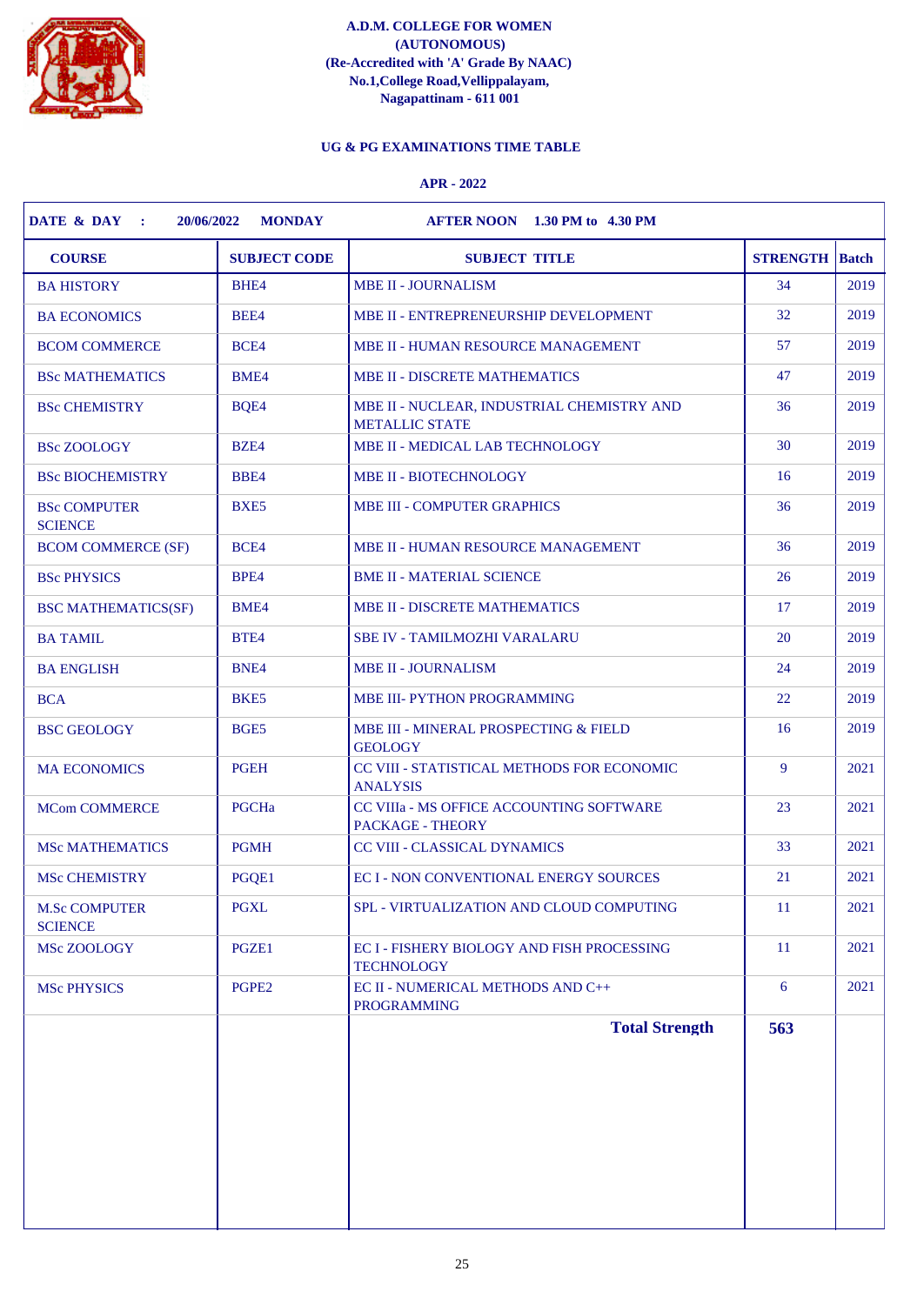

# **UG & PG EXAMINATIONS TIME TABLE**

| <b>COURSE</b>                                                                              | <b>SUBJECT CODE</b> | <b>SUBJECT TITLE</b>                                             | <b>STRENGTH</b> Batch |      |
|--------------------------------------------------------------------------------------------|---------------------|------------------------------------------------------------------|-----------------------|------|
| <b>BA HISTORY</b>                                                                          | <b>HUD</b>          | CC IV - HISTORY OF TAMILNADU UPTO 1565 CE                        | 42                    | 2021 |
| <b>BA HISTORY</b>                                                                          | <b>UHN</b>          | <b>CC XIV - ARCHAEOLOGY</b>                                      | -1                    | 2016 |
| <b>BCOM COMMERCE</b>                                                                       | <b>CUD</b>          | CC IV - BUSINESS ACCOUNTING                                      | 69                    | 2021 |
| <b>BSc MATHEMATICS</b>                                                                     | <b>MUD</b>          | <b>CC IV - ANALYTICAL GEOMETRY OF THREE</b><br><b>DIMENSIONS</b> | 43                    | 2021 |
| <b>BSc CHEMISTRY</b>                                                                       | MUA <sub>2</sub>    | AC II - MATHEMATICS II - CALCULUS AND FOURIER<br><b>SERIES</b>   | 9                     | 2021 |
| <b>BSc ZOOLOGY</b>                                                                         | WUA3                | <b>AC III - BOTANY III</b>                                       | 34                    | 2021 |
| <b>BSc COMPUTER</b><br><b>SCIENCE</b>                                                      | MUAP <sub>2</sub>   | AC II - MATHEMATICS II-OPERATIONS RESEARCH                       | 37                    | 2021 |
| <b>BCOM COMMERCE (SF)</b>                                                                  | <b>CUD</b>          | <b>CC IV - BUSINESS ACCOUNTING</b>                               | 60                    | 2021 |
| <b>BBA</b>                                                                                 | <b>AUD</b>          | <b>CC IV - BUSINESS COMMUNICATION</b>                            | 43                    | 2021 |
| <b>BSc PHYSICS</b>                                                                         | MUA <sub>2</sub>    | AC II - MATHEMATICS II - CALCULUS AND FOURIER<br><b>SERIES</b>   | $\tau$                | 2021 |
| <b>BA TAMIL</b>                                                                            | <b>TUD</b>          | CC IV - NANNOOL, SOLLATHIGARAM<br>(KANDIGAIYURAI)                | 17                    | 2021 |
| <b>BA ENGLISH</b>                                                                          | <b>NUD</b>          | CC IV - GRAMMAR AND USAGE                                        | 26                    | 2021 |
| <b>BCA</b>                                                                                 | KUA <sub>2</sub>    | AC II - ELEMENTS OF ACCOUNTING                                   | 9                     | 2021 |
| <b>BVOC SOFTWARE</b><br>DEVELOPMENT IN<br><b>MULTIMEDIA AND</b><br><b>ANIMATION</b>        | <b>BVXG</b>         | SCC V - TOOLS AND TECHNIQUES FOR SOCIAL<br><b>MEDIA CONTENT</b>  | $\mathbf{1}$          | 2020 |
| <b>BVOC SOFTWARE</b><br><b>DEVELOPMENT IN</b><br><b>MULTIMEDIA AND</b><br><b>ANIMATION</b> | <b>XVSF</b>         | <b>SCC IV - SOCIAL MEDIA PLAN AND PROCESS</b>                    | $\overline{2}$        | 2021 |
|                                                                                            |                     | <b>Total Strength</b>                                            | 400                   |      |
|                                                                                            |                     |                                                                  |                       |      |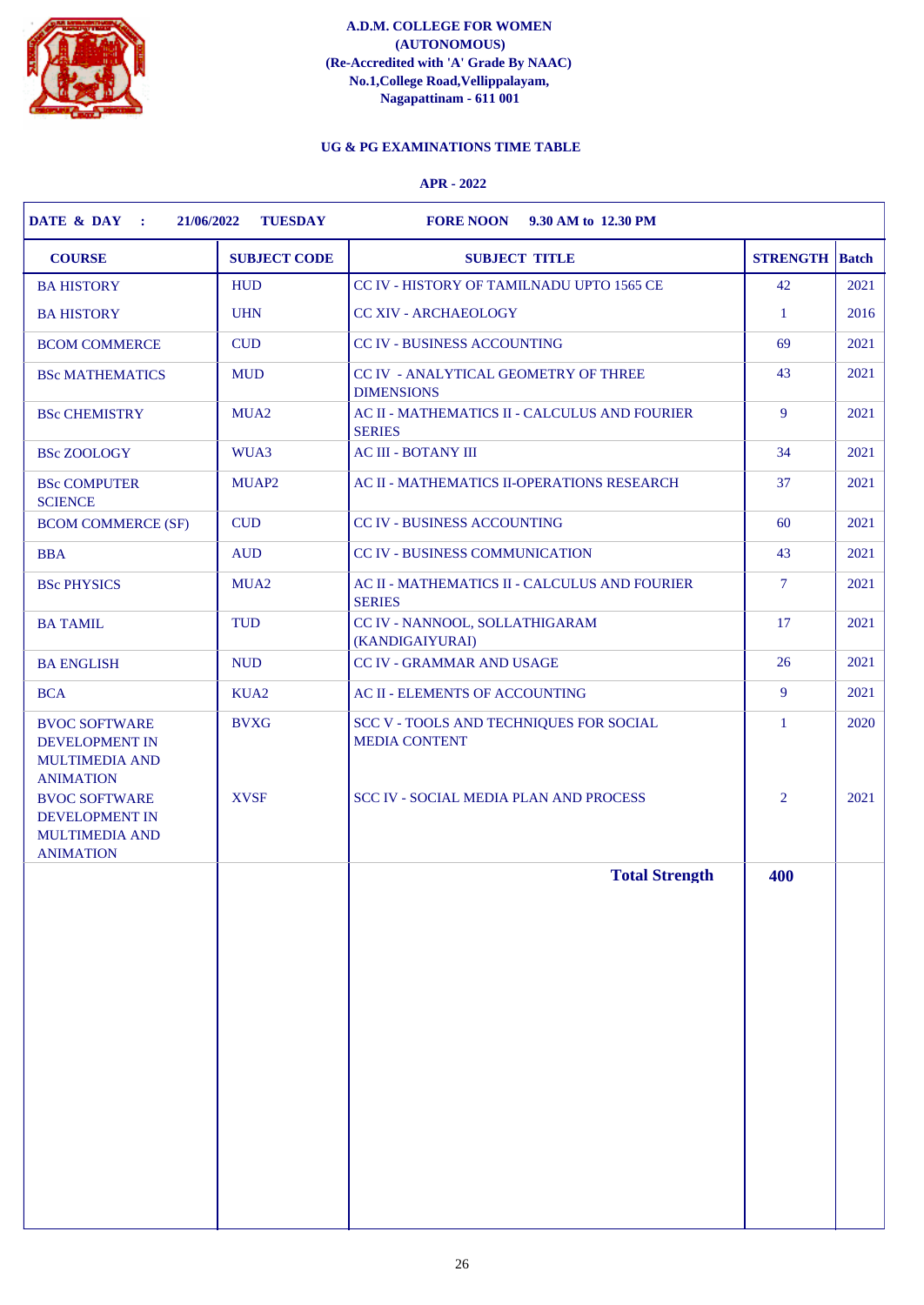

# **UG & PG EXAMINATIONS TIME TABLE**

| <b>COURSE</b>                         | <b>SUBJECT CODE</b> | <b>SUBJECT TITLE</b>                                      | <b>STRENGTH</b> Batch |      |
|---------------------------------------|---------------------|-----------------------------------------------------------|-----------------------|------|
| <b>BSc CHEMISTRY</b>                  | <b>RSCL</b>         | CC XII - PHYSICAL CHEMISTRY II                            | $\mathbf{1}$          | 2013 |
| <b>BSc BIOCHEMISTRY</b>               | <b>BBC</b>          | CC III - ANALYTICAL TECHNIQUES                            | $\mathbf{1}$          | 2020 |
| <b>BSc COMPUTER</b><br><b>SCIENCE</b> | 1SXMBE2             | MBE II - MICROPROCESSOR AND ASSEMBLY<br><b>LANGUAGES</b>  | $\mathbf{1}$          | 2012 |
| <b>BSc PHYSICS</b>                    | 1SMA3               | <b>I AC III - MATHEMATICS III</b>                         | $\mathbf{1}$          | 2012 |
| <b>BSC MATHEMATICS(SF)</b>            | <b>SMK</b>          | <b>CC XI - COMPLEX ANALYSIS</b>                           | $\mathbf{1}$          | 2015 |
| <b>MA ECONOMICS</b>                   | MEE <sub>5</sub>    | <b>EC V - HEALTH ECONOMICS</b>                            | 8                     | 2020 |
| <b>MCom COMMERCE</b>                  | MCE5                | EC V - SECURITY ANALYSIS & PORTFOLIO<br><b>MANAGEMENT</b> | 12                    | 2020 |
| <b>MSc MATHEMATICS</b>                | MME5                | EC V - DIFFERENTIAL GEOMETRY AND TENSORS                  | 27                    | 2020 |
| MSc CHEMISTRY                         | MQE5                | <b>EC V - ANALYTICAL TECHNIQUES</b>                       | 15                    | 2020 |
| MSc ZOOLOGY                           | MZE <sub>5</sub>    | <b>EC V - COASTAL AQUACULTURE</b>                         | 8                     | 2020 |
| <b>MSc PHYSICS</b>                    | MPE5                | EC V - CRYSTAL GROWTH AND THIN FILM PHYSICS               | 19                    | 2020 |
|                                       |                     |                                                           |                       |      |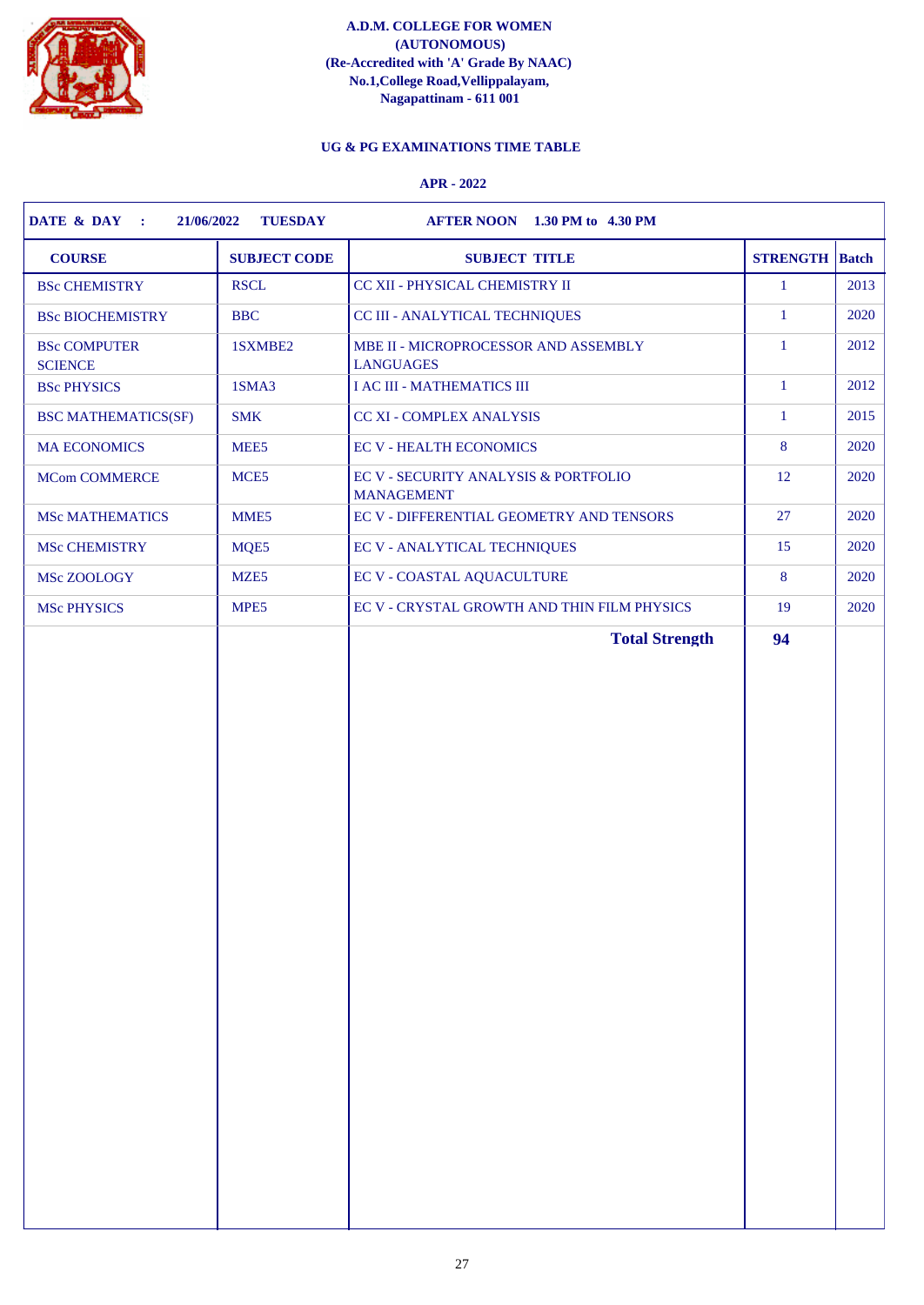

# **UG & PG EXAMINATIONS TIME TABLE**

| <b>COURSE</b><br><b>SUBJECT CODE</b>                                                               | <b>SUBJECT TITLE</b>                                             | <b>STRENGTH</b> Batch |      |
|----------------------------------------------------------------------------------------------------|------------------------------------------------------------------|-----------------------|------|
| <b>BHH</b><br><b>BA HISTORY</b>                                                                    | CC VIII - HISTORY OF EUROPE CE 1789 TO CE 1945                   | 28                    | 2020 |
| <b>BEH</b><br><b>BA ECONOMICS</b>                                                                  | CC VIII - ECONOMICS SYSTEMS                                      | $\mathbf{1}$          | 2019 |
| <b>BEH</b><br><b>BA ECONOMICS</b>                                                                  | CC VIII - ECONOMICS SYSTEMS                                      | 34                    | 2020 |
| <b>BCH</b><br><b>BCOM COMMERCE</b>                                                                 | CC VIII - BANKING THEORY LAW AND PRACTICE                        | 68                    | 2020 |
| <b>BSc MATHEMATICS</b><br><b>BMH</b>                                                               | <b>CC VIII - NUMBER THEORY</b>                                   | 42                    | 2020 |
| BQA3<br><b>BSc ZOOLOGY</b>                                                                         | AC III - INORGANIC, ORGANIC AND PHYSICAL<br><b>CHEMISTRY III</b> | 36                    | 2020 |
| QUA3<br><b>BSc BIOCHEMISTRY</b>                                                                    | <b>AC III - CHEMISTRY III</b>                                    | <sup>11</sup>         | 2021 |
| <b>BCH</b><br><b>BCOM COMMERCE (SF)</b>                                                            | CC VIII - BANKING THEORY LAW AND PRACTICE                        | 58                    | 2020 |
| <b>BBA</b><br><b>BAH</b>                                                                           | CC VIII - COST ACCOUNTING                                        | 39                    | 2020 |
| BQA3<br><b>BSc PHYSICS</b>                                                                         | AC III - INORGANIC, ORGANIC AND PHYSICAL<br><b>CHEMISTRY III</b> | 10                    | 2020 |
| <b>BTH</b><br><b>BA TAMIL</b>                                                                      | CC VIII - THANDIYALANGARAM                                       | 14                    | 2020 |
| <b>BNH</b><br><b>BA ENGLISH</b>                                                                    | CC VIII - INTRODUCTION TO LANGUAGE AND<br><b>LINGUISTICS</b>     | 14                    | 2020 |
| BKA5<br><b>BCA</b>                                                                                 | <b>AC V - FINANCIAL MANAGEMENT</b>                               | <sup>11</sup>         | 2020 |
| <b>BSC GEOLOGY</b><br>QUA3                                                                         | AC III - CHEMISTRY III                                           | 2                     | 2021 |
| <b>XVSG</b><br><b>BVOC SOFTWARE</b><br>DEVELOPMENT IN<br><b>MULTIMEDIA AND</b><br><b>ANIMATION</b> | SCC V - TOOLS AND TECHNIQUES FOR SOCIAL<br><b>MEDIA CONTENT</b>  | $\overline{2}$        | 2021 |
|                                                                                                    | <b>Total Strength</b>                                            | 370                   |      |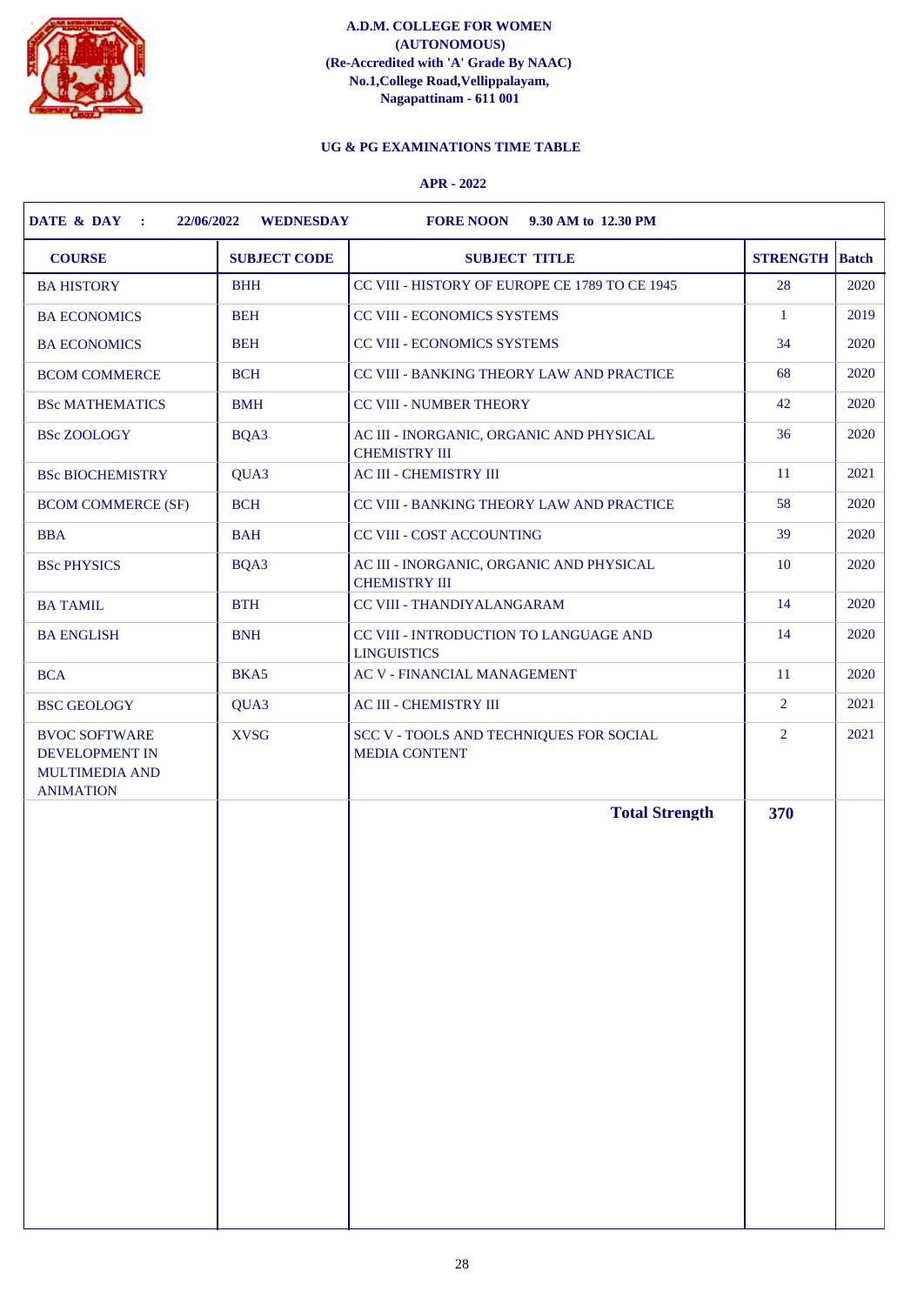

# **UG & PG EXAMINATIONS TIME TABLE**

| <b>COURSE</b>                                   | <b>SUBJECT CODE</b><br><b>SUBJECT TITLE</b> | <b>STRENGTH</b>              | Batch |
|-------------------------------------------------|---------------------------------------------|------------------------------|-------|
| <b>BA HISTORY</b><br>BHE <sub>5</sub>           | MBE III - INDIAN CONSTITUTION               | 34                           | 2019  |
| BEE5<br><b>BA ECONOMICS</b>                     | MBE III - HUMAN RESOURCE DEVELOPMENT        | 32                           | 2019  |
| BCE <sub>5</sub><br><b>BCOM COMMERCE</b>        | MBE III - INVESTMENT MANAGEMENT             | 57                           | 2019  |
| BME5<br><b>BSc MATHEMATICS</b>                  | <b>MBE III - GRAPH THEORY</b>               | 47                           | 2019  |
| <b>BSc CHEMISTRY</b><br>BQE5                    | MBE III - AGRICULTURAL CHEMISTRY            | 36                           | 2019  |
| BZE5<br><b>BSc ZOOLOGY</b>                      | MBE III - ECONOMIC ZOOLOGY                  | 30                           | 2019  |
| BBE5<br><b>BSc BIOCHEMISTRY</b>                 | <b>MBE III - BIOINFORMATICS</b>             | 16                           | 2019  |
| BCE <sub>5</sub><br><b>BCOM COMMERCE (SF)</b>   | MBE III - INVESTMENT MANAGEMENT             | 36                           | 2019  |
| <b>BBA</b><br>BAE5                              | MBE III - RETAIL MARKETING MANAEMENT        | 27                           | 2019  |
| BPE5<br><b>BSc PHYSICS</b>                      | MBE III - COMMUNICATION PHYSICS             | 26                           | 2019  |
| BME5<br><b>BSC MATHEMATICS(SF)</b>              | <b>MBE III - GRAPH THEORY</b>               | 17                           | 2019  |
| BTE5<br><b>BA TAMIL</b>                         | <b>SBE V - ILAKKIYA THIRANAIVU</b>          | 20                           | 2019  |
| BNE <sub>5</sub><br><b>BA ENGLISH</b>           | MBE III - TRANSLATION: THEORY AND PRACTICE  | 24                           | 2019  |
| PGEE2<br><b>MA ECONOMICS</b>                    | EC II - ENVIROMENTAL ECONOMICS              | 9                            | 2021  |
| PGCE <sub>2</sub><br><b>MCom COMMERCE</b>       | EC II - CUSTOMER RELATIONSHIP MANAGEMENT    | 23                           | 2021  |
| PGME <sub>2</sub><br><b>MSc MATHEMATICS</b>     | EC II - FUZZY SETS AND ITS APPLICATIONS     | 33                           | 2021  |
| PGXE2<br><b>M.Sc COMPUTER</b><br><b>SCIENCE</b> | <b>EC II - ETHICAL HACKING</b>              | <sup>11</sup>                | 2021  |
|                                                 |                                             | <b>Total Strength</b><br>478 |       |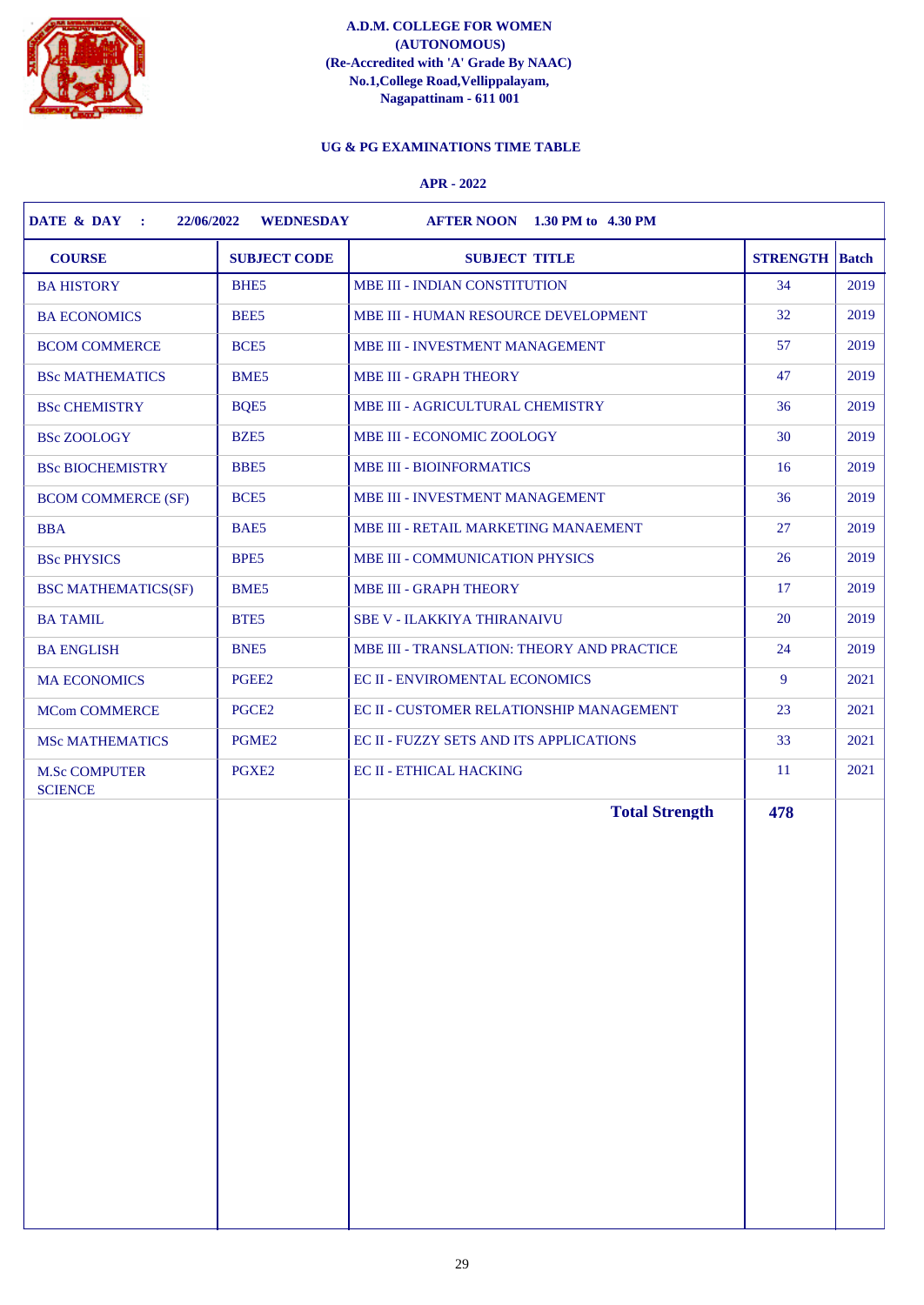

# **UG & PG EXAMINATIONS TIME TABLE**

| <b>COURSE</b>                                                                                                                                                                     | <b>SUBJECT CODE</b>        | <b>SUBJECT TITLE</b>                                                                               | <b>STRENGTH</b> Batch          |              |
|-----------------------------------------------------------------------------------------------------------------------------------------------------------------------------------|----------------------------|----------------------------------------------------------------------------------------------------|--------------------------------|--------------|
| <b>BA HISTORY</b>                                                                                                                                                                 | HUA <sub>2</sub>           | <b>AC II - MODERN GOVERNMENTS II</b>                                                               | 42                             | 2021         |
| <b>BA ECONOMICS</b>                                                                                                                                                               | EUA <sub>2</sub>           | AC II - STATISTICS FOR ECONOMICS II                                                                | 43                             | 2021         |
| <b>BCOM COMMERCE</b>                                                                                                                                                              | CUA <sub>2</sub>           | <b>AC II - BUSINESS ECONOMICS</b>                                                                  | 69                             | 2021         |
| <b>BSc MATHEMATICS</b>                                                                                                                                                            | PUA3                       | <b>AC III - PHYSICS III</b>                                                                        | 43                             | 2021         |
| <b>BSc CHEMISTRY</b>                                                                                                                                                              | BPA3                       | <b>AC III - PHYSICS III</b>                                                                        | 40                             | 2020         |
| <b>BSc CHEMISTRY</b>                                                                                                                                                              | MUA3                       | AC III - MATHEMATICS III- DIFFERENTIAL<br><b>EQUATIONS AND TRANSFORMS</b>                          | 9                              | 2021         |
| <b>BSc CHEMISTRY</b>                                                                                                                                                              | ZUA3                       | <b>AC III - ZOOLOGY III</b>                                                                        | 30                             | 2021         |
| <b>BSc COMPUTER</b><br><b>SCIENCE</b>                                                                                                                                             | MUAP3                      | AC III - MATHEMATICS III-NUMERICAL METHODS<br><b>AND STATISTICS</b>                                | 37                             | 2021         |
| <b>BCOM COMMERCE (SF)</b>                                                                                                                                                         | CUA <sub>2</sub>           | <b>AC II - BUSINESS ECONOMICS</b>                                                                  | 60                             | 2021         |
| <b>BBA</b>                                                                                                                                                                        | AUA <sub>2</sub>           | <b>AC II - BUSINESS STATISTICS FOR MANAGERS</b>                                                    | 43                             | 2021         |
| <b>BSc PHYSICS</b>                                                                                                                                                                | MUA3                       | AC III - MATHEMATICS III- DIFFERENTIAL<br><b>EQUATIONS AND TRANSFORMS</b>                          | $\overline{7}$                 | 2021         |
| <b>BA TAMIL</b>                                                                                                                                                                   | TUA <sub>2</sub>           | AC II - TAMIL ILAKKIYA VARALARU                                                                    | 17                             | 2021         |
| <b>BA ENGLISH</b>                                                                                                                                                                 | NU <sub>A</sub> 2          | <b>AC II - LITERARY FORMS</b>                                                                      | 26                             | 2021         |
| <b>BCA</b>                                                                                                                                                                        | KUMA3                      | AC III - MATHEMATICS III - NUMERICAL METHODS<br><b>AND STATISTICS</b>                              | 9                              | 2021         |
| <b>BSC GEOLOGY</b>                                                                                                                                                                | BPA3                       | <b>AC III - PHYSICS III</b>                                                                        | 13                             | 2020         |
| <b>BVOC SOFTWARE</b><br>DEVELOPMENT IN<br><b>MULTIMEDIA AND</b><br><b>ANIMATION</b><br><b>BVOC SOFTWARE</b><br><b>DEVELOPMENT IN</b><br><b>MULTIMEDIA AND</b><br><b>ANIMATION</b> | <b>BVXH</b><br><b>XVSH</b> | <b>SCC VI - SOCIAL MEDIA PROMOTION STRATEGY</b><br><b>SCC VI - SOCIAL MEDIA PROMOTION STRATEGY</b> | $\mathbf{1}$<br>$\overline{2}$ | 2020<br>2021 |
|                                                                                                                                                                                   |                            | <b>Total Strength</b>                                                                              | 491                            |              |
|                                                                                                                                                                                   |                            |                                                                                                    |                                |              |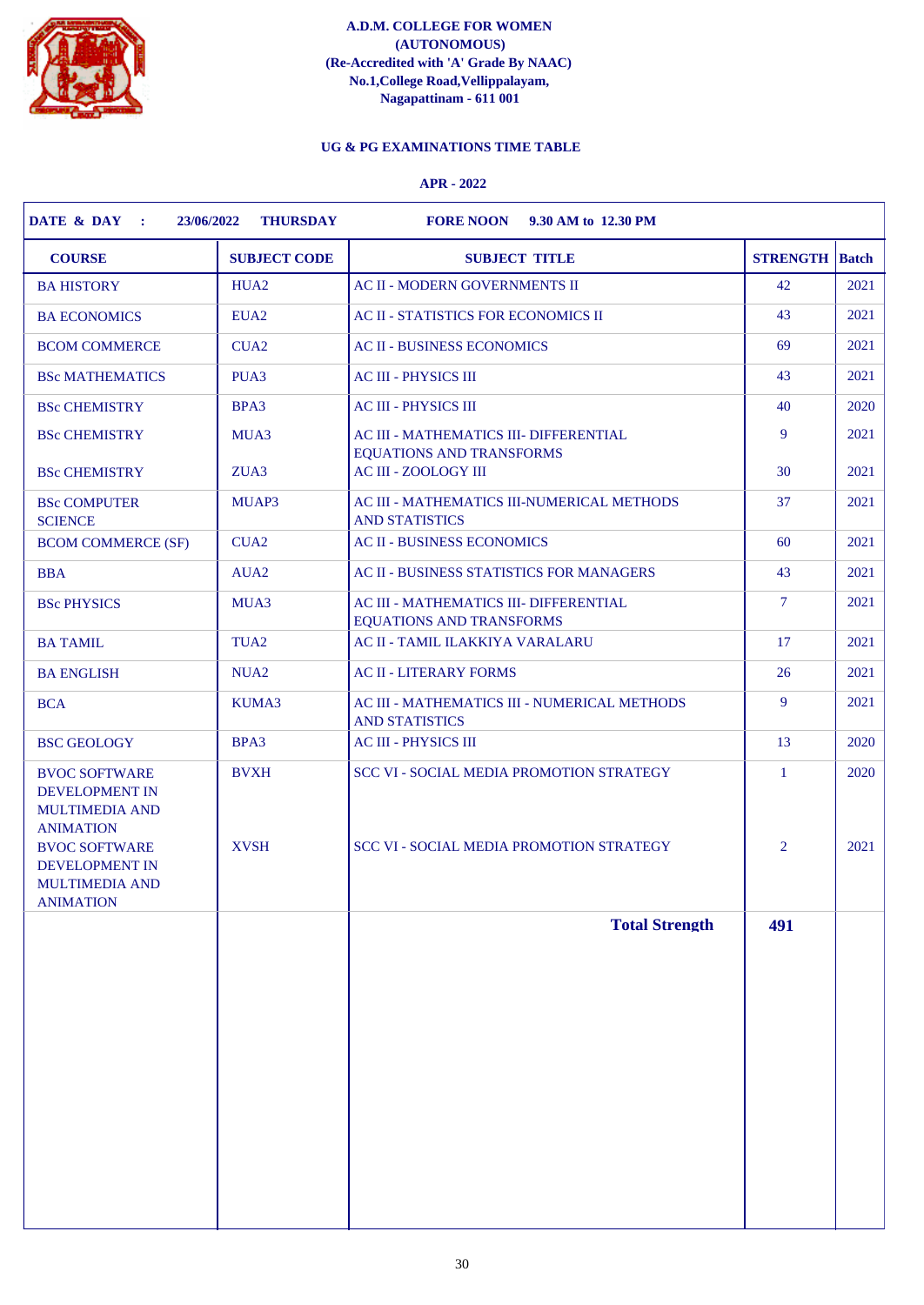

# **UG & PG EXAMINATIONS TIME TABLE**

| <b>COURSE</b><br><b>SUBJECT CODE</b>           | <b>SUBJECT TITLE</b>                                   | <b>STRENGTH</b> Batch |      |
|------------------------------------------------|--------------------------------------------------------|-----------------------|------|
| <b>BA HISTORY</b><br>BHA4                      | <b>AC IV - QUANTITATIVE METHODS</b>                    | 28                    | 2020 |
| BEA4<br><b>BA ECONOMICS</b>                    | AC IV - MATHEMATICAL METHODS IN ECONOMICS              | 34                    | 2020 |
| BCA4<br><b>BCOM COMMERCE</b>                   | AC IV - COMPANY LAW AND SECRETARIAL<br><b>PRACTICE</b> | 68                    | 2020 |
| BSA3<br><b>BSc MATHEMATICS</b>                 | AC VI - MATHEMATICAL STATISTICS III                    | 42                    | 2020 |
| BBA3<br><b>BSc BIOCHEMISTRY</b>                | AC III - BIOLOGY II                                    | 8                     | 2020 |
| BPAP3<br><b>BSc COMPUTER</b><br><b>SCIENCE</b> | AC III - APPLIED PHYSICS III                           | 29                    | 2020 |
| BCA4<br><b>BCOM COMMERCE (SF)</b>              | AC IV - COMPANY LAW AND SECRETARIAL<br><b>PRACTICE</b> | 58                    | 2020 |
| BAA4<br><b>BBA</b>                             | AC IV - COMPANY LAW AND SECRETARIAL<br><b>PRACTICE</b> | 39                    | 2020 |
| BTA4<br><b>BA TAMIL</b>                        | <b>AC IV - PADAIPPILAKKIYAM</b>                        | 14                    | 2020 |
| BNA4<br><b>BA ENGLISH</b>                      | AC IV - HISTORY OF ENGLISH LITERATURE II               | 14                    | 2020 |
|                                                |                                                        |                       |      |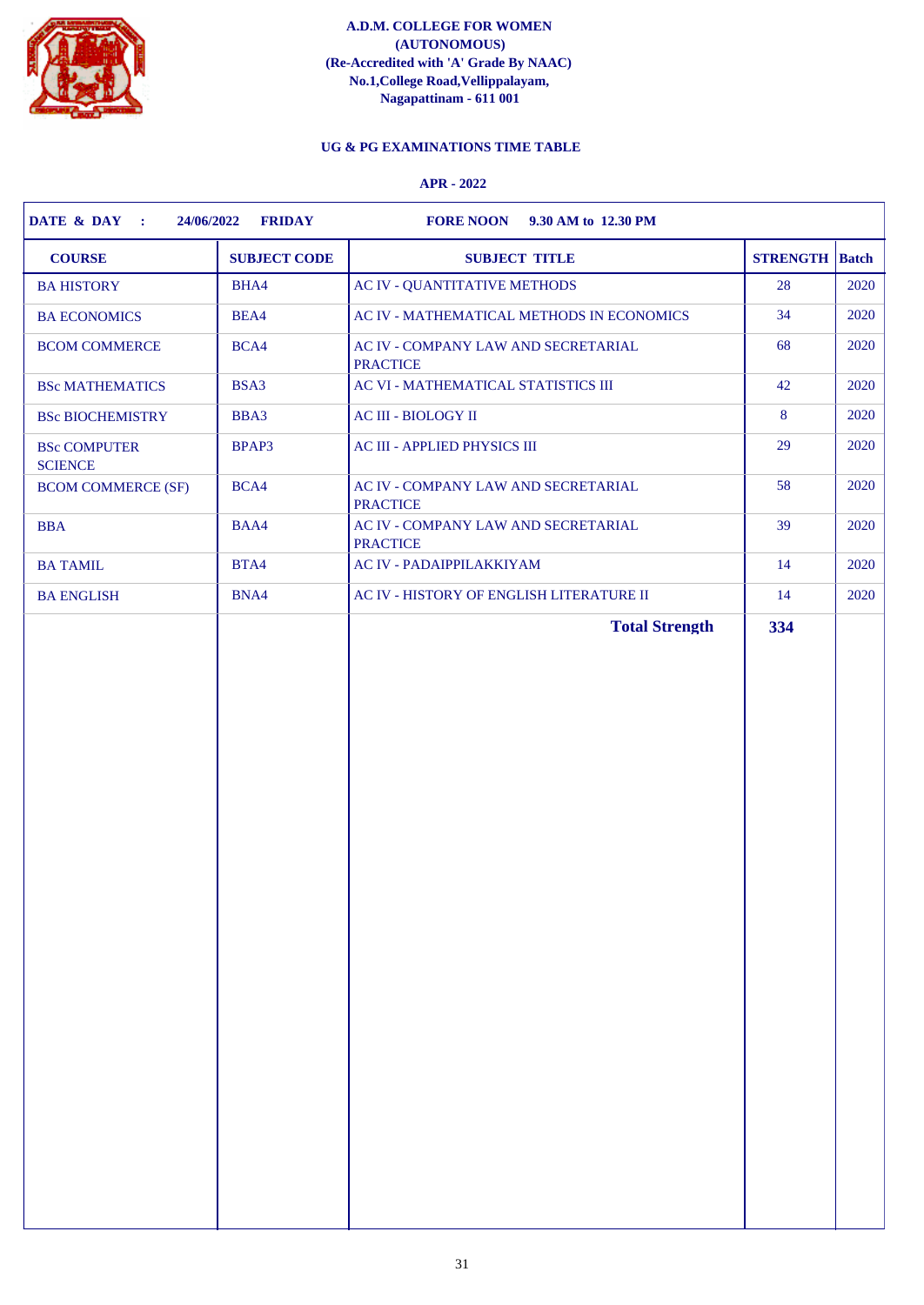

# **UG & PG EXAMINATIONS TIME TABLE**

| <b>COURSE</b>                                                                         | <b>SUBJECT CODE</b> | <b>SUBJECT TITLE</b>            | <b>STRENGTH</b>             | <b>Batch</b> |
|---------------------------------------------------------------------------------------|---------------------|---------------------------------|-----------------------------|--------------|
| <b>BA HISTORY</b>                                                                     | <b>ES</b>           | <b>ENVIRONMENTAL STUDIES</b>    | 42                          | 2021         |
| <b>BA ECONOMICS</b>                                                                   | <b>ES</b>           | <b>ENVIRONMENTAL STUDIES</b>    | 43                          | 2021         |
| <b>BCOM COMMERCE</b>                                                                  | <b>ES</b>           | <b>ENVIRONMENTAL STUDIES</b>    | 69                          | 2021         |
| <b>BSc MATHEMATICS</b>                                                                | <b>ES</b>           | <b>ENVIRONMENTAL STUDIES</b>    | 43                          | 2021         |
| <b>BSc CHEMISTRY</b>                                                                  | <b>ES</b>           | <b>ENVIRONMENTAL STUDIES</b>    | 39                          | 2021         |
| <b>BSc ZOOLOGY</b>                                                                    | <b>ES</b>           | <b>ENVIRONMENTAL STUDIES</b>    | 34                          | 2021         |
| <b>BSc BIOCHEMISTRY</b>                                                               | <b>ES</b>           | <b>ENVIRONMENTAL STUDIES</b>    | <sup>11</sup>               | 2021         |
| <b>BSc COMPUTER</b><br><b>SCIENCE</b>                                                 | <b>ES</b>           | <b>ENVIRONMENTAL STUDIES</b>    | 37                          | 2021         |
| <b>BCOM COMMERCE (SF)</b>                                                             | <b>ES</b>           | <b>ENVIRONMENTAL STUDIES</b>    | 60                          | 2021         |
| <b>BBA</b>                                                                            | ES                  | <b>ENVIRONMENTAL STUDIES</b>    | 43                          | 2021         |
| <b>BSc PHYSICS</b>                                                                    | <b>ES</b>           | <b>ENVIRONMENTAL STUDIES</b>    | $\overline{7}$              | 2021         |
| <b>BA TAMIL</b>                                                                       | ES                  | <b>ENVIRONMENTAL STUDIES</b>    | 17                          | 2021         |
| <b>BA ENGLISH</b>                                                                     | <b>ES</b>           | <b>ENVIRONMENTAL STUDIES</b>    | 26                          | 2021         |
| <b>BCA</b>                                                                            | <b>ES</b>           | <b>ENVIRONMENTAL STUDIES</b>    | 9                           | 2021         |
| <b>BSC GEOLOGY</b>                                                                    | ES                  | <b>ENVIRONMENTAL STUDIES</b>    | $\overline{2}$              | 2021         |
| <b>BVOC MARINE FOOD</b><br>PROCESSING AND<br><b>PRESERVATION</b><br><b>TECHNOLOGY</b> | ES                  | <b>ENVIRONMENTAL STUDIES</b>    | <sup>11</sup>               | 2021         |
| <b>BVOC SOFTWARE</b><br>DEVELOPMENT IN<br><b>MULTIMEDIA AND</b><br><b>ANIMATION</b>   | <b>ES</b>           | <b>ENVIRONMENTAL STUDIES</b>    | $\mathbf{1}$                | 2020         |
| <b>BVOC SOFTWARE</b><br>DEVELOPMENT IN<br><b>MULTIMEDIA AND</b><br><b>ANIMATION</b>   | <b>ES</b>           | <b>ENVIRONMENTAL STUDIES</b>    | $\mathcal{D}_{\mathcal{L}}$ | 2021         |
| <b>M.Sc COMPUTER</b>                                                                  | PGXE3               | <b>EC III - COMPILER DESIGN</b> | <sup>11</sup>               | 2021         |
| <b>SCIENCE</b>                                                                        |                     | <b>Total Strength</b>           | 507                         |              |
|                                                                                       |                     |                                 |                             |              |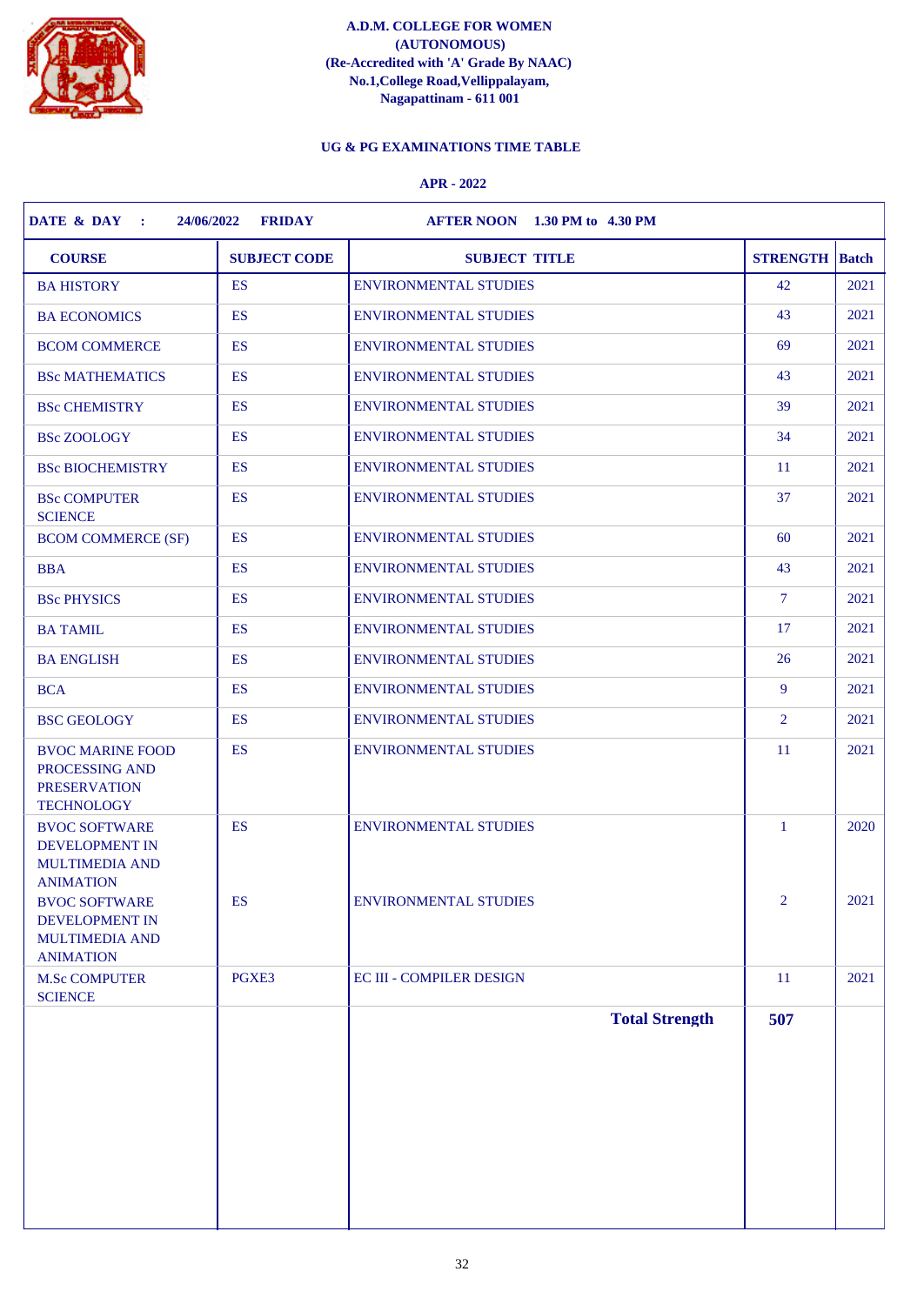

# **UG & PG EXAMINATIONS TIME TABLE**

| <b>COURSE</b><br><b>SUBJECT CODE</b><br><b>SUBJECT TITLE</b><br><b>STRENGTH</b><br>28<br><b>BHS1</b><br><b>SBE I - INTRODUCTION TO TOURISM</b><br><b>BA HISTORY</b><br>ECC <sub>2</sub><br><b>EC II - BASICS OF ACCOUNTING II</b><br>$\mathbf{1}$<br><b>BA HISTORY</b><br>ECE <sub>2</sub><br>10<br>EC II - WOMEN ENPOWERNEMENT II<br><b>BA HISTORY</b><br>6<br>ECL <sub>2</sub><br><b>BA HISTORY</b><br>EC II - FUNDAMENTALS OF LIBRARY AND<br><b>INFORMATION SCIENCE II</b><br>ECQ <sub>2</sub><br><b>EC II - FOOD AND NUTRITION II</b><br>5<br><b>BA HISTORY</b><br>ECT <sub>2</sub><br>EC II - TAMIL MARUTHTHUVAM - WOR ARIMUGAM<br>20<br><b>BA HISTORY</b><br>П<br>BES1<br><b>SBE I - ECONOMICS FOR COMPETITIVE</b><br>$\mathbf{1}$<br><b>BA ECONOMICS</b><br><b>EXAMINATIONS</b><br>BES1<br>34<br><b>SBE I - ECONOMICS FOR COMPETITIVE</b><br><b>BA ECONOMICS</b><br><b>EXAMINATIONS</b><br>ECH <sub>2</sub><br><b>EC II - HUMAN RIGHTS II</b><br>18<br><b>BA ECONOMICS</b><br>ECL <sub>2</sub><br>EC II - FUNDAMENTALS OF LIBRARY AND<br>5<br><b>BA ECONOMICS</b><br><b>INFORMATION SCIENCE II</b><br>8<br>ECQ <sub>2</sub><br><b>EC II - FOOD AND NUTRITION II</b><br><b>BA ECONOMICS</b><br>68<br>BCS1<br><b>SBE I - INDIRECT TAX LAWS</b><br><b>BCOM COMMERCE</b><br>10<br>ECA <sub>2</sub><br><b>EC II - FRONT OFFICE MANAGEMENT II</b><br><b>BCOM COMMERCE</b><br>ECH <sub>2</sub><br>8<br><b>EC II - HUMAN RIGHTS II</b><br><b>BCOM COMMERCE</b><br>ECM <sub>2</sub><br>20<br>EC II - PROBLEM SOLVING SKILLS II<br><b>BCOM COMMERCE</b><br>15<br>ECN <sub>2</sub><br>EC II - COMMUNICATIVE ENGLISH II<br><b>BCOM COMMERCE</b><br>ECQ <sub>2</sub><br>EC II - FOOD AND NUTRITION II<br>6<br><b>BCOM COMMERCE</b><br>ECT <sub>2</sub><br>10<br><b>BCOM COMMERCE</b><br>EC II - TAMIL MARUTHTHUVAM - WOR ARIMUGAM<br>H<br>29<br>ECC <sub>2</sub><br>EC II - BASICS OF ACCOUNTING II<br><b>BSc MATHEMATICS</b> | <b>Batch</b><br>2020<br>2021<br>2021<br>2021<br>2021<br>2021<br>2019<br>2020<br>2021<br>2021<br>2021 |
|-------------------------------------------------------------------------------------------------------------------------------------------------------------------------------------------------------------------------------------------------------------------------------------------------------------------------------------------------------------------------------------------------------------------------------------------------------------------------------------------------------------------------------------------------------------------------------------------------------------------------------------------------------------------------------------------------------------------------------------------------------------------------------------------------------------------------------------------------------------------------------------------------------------------------------------------------------------------------------------------------------------------------------------------------------------------------------------------------------------------------------------------------------------------------------------------------------------------------------------------------------------------------------------------------------------------------------------------------------------------------------------------------------------------------------------------------------------------------------------------------------------------------------------------------------------------------------------------------------------------------------------------------------------------------------------------------------------------------------------------------------------------------------------------------------------------------------------------------------------------------------------------------------------------------|------------------------------------------------------------------------------------------------------|
|                                                                                                                                                                                                                                                                                                                                                                                                                                                                                                                                                                                                                                                                                                                                                                                                                                                                                                                                                                                                                                                                                                                                                                                                                                                                                                                                                                                                                                                                                                                                                                                                                                                                                                                                                                                                                                                                                                                         |                                                                                                      |
|                                                                                                                                                                                                                                                                                                                                                                                                                                                                                                                                                                                                                                                                                                                                                                                                                                                                                                                                                                                                                                                                                                                                                                                                                                                                                                                                                                                                                                                                                                                                                                                                                                                                                                                                                                                                                                                                                                                         |                                                                                                      |
|                                                                                                                                                                                                                                                                                                                                                                                                                                                                                                                                                                                                                                                                                                                                                                                                                                                                                                                                                                                                                                                                                                                                                                                                                                                                                                                                                                                                                                                                                                                                                                                                                                                                                                                                                                                                                                                                                                                         |                                                                                                      |
|                                                                                                                                                                                                                                                                                                                                                                                                                                                                                                                                                                                                                                                                                                                                                                                                                                                                                                                                                                                                                                                                                                                                                                                                                                                                                                                                                                                                                                                                                                                                                                                                                                                                                                                                                                                                                                                                                                                         |                                                                                                      |
|                                                                                                                                                                                                                                                                                                                                                                                                                                                                                                                                                                                                                                                                                                                                                                                                                                                                                                                                                                                                                                                                                                                                                                                                                                                                                                                                                                                                                                                                                                                                                                                                                                                                                                                                                                                                                                                                                                                         |                                                                                                      |
|                                                                                                                                                                                                                                                                                                                                                                                                                                                                                                                                                                                                                                                                                                                                                                                                                                                                                                                                                                                                                                                                                                                                                                                                                                                                                                                                                                                                                                                                                                                                                                                                                                                                                                                                                                                                                                                                                                                         |                                                                                                      |
|                                                                                                                                                                                                                                                                                                                                                                                                                                                                                                                                                                                                                                                                                                                                                                                                                                                                                                                                                                                                                                                                                                                                                                                                                                                                                                                                                                                                                                                                                                                                                                                                                                                                                                                                                                                                                                                                                                                         |                                                                                                      |
|                                                                                                                                                                                                                                                                                                                                                                                                                                                                                                                                                                                                                                                                                                                                                                                                                                                                                                                                                                                                                                                                                                                                                                                                                                                                                                                                                                                                                                                                                                                                                                                                                                                                                                                                                                                                                                                                                                                         |                                                                                                      |
|                                                                                                                                                                                                                                                                                                                                                                                                                                                                                                                                                                                                                                                                                                                                                                                                                                                                                                                                                                                                                                                                                                                                                                                                                                                                                                                                                                                                                                                                                                                                                                                                                                                                                                                                                                                                                                                                                                                         |                                                                                                      |
|                                                                                                                                                                                                                                                                                                                                                                                                                                                                                                                                                                                                                                                                                                                                                                                                                                                                                                                                                                                                                                                                                                                                                                                                                                                                                                                                                                                                                                                                                                                                                                                                                                                                                                                                                                                                                                                                                                                         |                                                                                                      |
|                                                                                                                                                                                                                                                                                                                                                                                                                                                                                                                                                                                                                                                                                                                                                                                                                                                                                                                                                                                                                                                                                                                                                                                                                                                                                                                                                                                                                                                                                                                                                                                                                                                                                                                                                                                                                                                                                                                         |                                                                                                      |
|                                                                                                                                                                                                                                                                                                                                                                                                                                                                                                                                                                                                                                                                                                                                                                                                                                                                                                                                                                                                                                                                                                                                                                                                                                                                                                                                                                                                                                                                                                                                                                                                                                                                                                                                                                                                                                                                                                                         |                                                                                                      |
|                                                                                                                                                                                                                                                                                                                                                                                                                                                                                                                                                                                                                                                                                                                                                                                                                                                                                                                                                                                                                                                                                                                                                                                                                                                                                                                                                                                                                                                                                                                                                                                                                                                                                                                                                                                                                                                                                                                         | 2020                                                                                                 |
|                                                                                                                                                                                                                                                                                                                                                                                                                                                                                                                                                                                                                                                                                                                                                                                                                                                                                                                                                                                                                                                                                                                                                                                                                                                                                                                                                                                                                                                                                                                                                                                                                                                                                                                                                                                                                                                                                                                         | 2021                                                                                                 |
|                                                                                                                                                                                                                                                                                                                                                                                                                                                                                                                                                                                                                                                                                                                                                                                                                                                                                                                                                                                                                                                                                                                                                                                                                                                                                                                                                                                                                                                                                                                                                                                                                                                                                                                                                                                                                                                                                                                         | 2021                                                                                                 |
|                                                                                                                                                                                                                                                                                                                                                                                                                                                                                                                                                                                                                                                                                                                                                                                                                                                                                                                                                                                                                                                                                                                                                                                                                                                                                                                                                                                                                                                                                                                                                                                                                                                                                                                                                                                                                                                                                                                         | 2021                                                                                                 |
|                                                                                                                                                                                                                                                                                                                                                                                                                                                                                                                                                                                                                                                                                                                                                                                                                                                                                                                                                                                                                                                                                                                                                                                                                                                                                                                                                                                                                                                                                                                                                                                                                                                                                                                                                                                                                                                                                                                         | 2021                                                                                                 |
|                                                                                                                                                                                                                                                                                                                                                                                                                                                                                                                                                                                                                                                                                                                                                                                                                                                                                                                                                                                                                                                                                                                                                                                                                                                                                                                                                                                                                                                                                                                                                                                                                                                                                                                                                                                                                                                                                                                         | 2021                                                                                                 |
|                                                                                                                                                                                                                                                                                                                                                                                                                                                                                                                                                                                                                                                                                                                                                                                                                                                                                                                                                                                                                                                                                                                                                                                                                                                                                                                                                                                                                                                                                                                                                                                                                                                                                                                                                                                                                                                                                                                         | 2021                                                                                                 |
|                                                                                                                                                                                                                                                                                                                                                                                                                                                                                                                                                                                                                                                                                                                                                                                                                                                                                                                                                                                                                                                                                                                                                                                                                                                                                                                                                                                                                                                                                                                                                                                                                                                                                                                                                                                                                                                                                                                         | 2021                                                                                                 |
| 2<br>ECQ <sub>2</sub><br>EC II - FOOD AND NUTRITION II<br><b>BSc MATHEMATICS</b>                                                                                                                                                                                                                                                                                                                                                                                                                                                                                                                                                                                                                                                                                                                                                                                                                                                                                                                                                                                                                                                                                                                                                                                                                                                                                                                                                                                                                                                                                                                                                                                                                                                                                                                                                                                                                                        | 2021                                                                                                 |
| ECX <sub>2</sub><br>EC II - COMPUTER LITEREACY II<br>9<br><b>BSc MATHEMATICS</b>                                                                                                                                                                                                                                                                                                                                                                                                                                                                                                                                                                                                                                                                                                                                                                                                                                                                                                                                                                                                                                                                                                                                                                                                                                                                                                                                                                                                                                                                                                                                                                                                                                                                                                                                                                                                                                        | 2021                                                                                                 |
| 40<br>BQS1<br><b>SBE I - PHARMACEUTICAL CHEMISTRY</b><br><b>BSc CHEMISTRY</b>                                                                                                                                                                                                                                                                                                                                                                                                                                                                                                                                                                                                                                                                                                                                                                                                                                                                                                                                                                                                                                                                                                                                                                                                                                                                                                                                                                                                                                                                                                                                                                                                                                                                                                                                                                                                                                           | 2020                                                                                                 |
| ECH <sub>2</sub><br>EC II - HUMAN RIGHTS II<br>2<br><b>BSc CHEMISTRY</b>                                                                                                                                                                                                                                                                                                                                                                                                                                                                                                                                                                                                                                                                                                                                                                                                                                                                                                                                                                                                                                                                                                                                                                                                                                                                                                                                                                                                                                                                                                                                                                                                                                                                                                                                                                                                                                                | 2021                                                                                                 |
| <b>EC II - COMMUNICATIVE ENGLISH II</b><br><b>BSc CHEMISTRY</b><br>ECN <sub>2</sub><br>-1                                                                                                                                                                                                                                                                                                                                                                                                                                                                                                                                                                                                                                                                                                                                                                                                                                                                                                                                                                                                                                                                                                                                                                                                                                                                                                                                                                                                                                                                                                                                                                                                                                                                                                                                                                                                                               | 2021                                                                                                 |
| <b>EC II - COMPUTER LITEREACY II</b><br>28<br><b>BSc CHEMISTRY</b><br>ECX <sub>2</sub>                                                                                                                                                                                                                                                                                                                                                                                                                                                                                                                                                                                                                                                                                                                                                                                                                                                                                                                                                                                                                                                                                                                                                                                                                                                                                                                                                                                                                                                                                                                                                                                                                                                                                                                                                                                                                                  | 2021                                                                                                 |
| ECZ <sub>2</sub><br>EC II - COMMUNITY MEDICINE II<br><b>BSc CHEMISTRY</b><br>6                                                                                                                                                                                                                                                                                                                                                                                                                                                                                                                                                                                                                                                                                                                                                                                                                                                                                                                                                                                                                                                                                                                                                                                                                                                                                                                                                                                                                                                                                                                                                                                                                                                                                                                                                                                                                                          | 2021                                                                                                 |
| BZS <sub>2</sub><br><b>SBE II - POULTRY SCIENCE</b><br><b>BSc ZOOLOGY</b><br>36                                                                                                                                                                                                                                                                                                                                                                                                                                                                                                                                                                                                                                                                                                                                                                                                                                                                                                                                                                                                                                                                                                                                                                                                                                                                                                                                                                                                                                                                                                                                                                                                                                                                                                                                                                                                                                         | 2020                                                                                                 |
| <b>EC II - FRONT OFFICE MANAGEMENT II</b><br><b>BSc ZOOLOGY</b><br>ECA <sub>2</sub><br>2                                                                                                                                                                                                                                                                                                                                                                                                                                                                                                                                                                                                                                                                                                                                                                                                                                                                                                                                                                                                                                                                                                                                                                                                                                                                                                                                                                                                                                                                                                                                                                                                                                                                                                                                                                                                                                | 2021                                                                                                 |
| ECH <sub>2</sub><br>EC II - HUMAN RIGHTS II<br><b>BSc ZOOLOGY</b><br>1                                                                                                                                                                                                                                                                                                                                                                                                                                                                                                                                                                                                                                                                                                                                                                                                                                                                                                                                                                                                                                                                                                                                                                                                                                                                                                                                                                                                                                                                                                                                                                                                                                                                                                                                                                                                                                                  | 2021                                                                                                 |
| ECT <sub>2</sub><br>EC II - TAMIL MARUTHTHUVAM - WOR ARIMUGAM<br><b>BSc ZOOLOGY</b><br>6                                                                                                                                                                                                                                                                                                                                                                                                                                                                                                                                                                                                                                                                                                                                                                                                                                                                                                                                                                                                                                                                                                                                                                                                                                                                                                                                                                                                                                                                                                                                                                                                                                                                                                                                                                                                                                | 2021                                                                                                 |
| П<br>ECW <sub>2</sub><br><b>EC II - HERBAL MEDICINE II</b><br>23<br><b>BSc ZOOLOGY</b>                                                                                                                                                                                                                                                                                                                                                                                                                                                                                                                                                                                                                                                                                                                                                                                                                                                                                                                                                                                                                                                                                                                                                                                                                                                                                                                                                                                                                                                                                                                                                                                                                                                                                                                                                                                                                                  |                                                                                                      |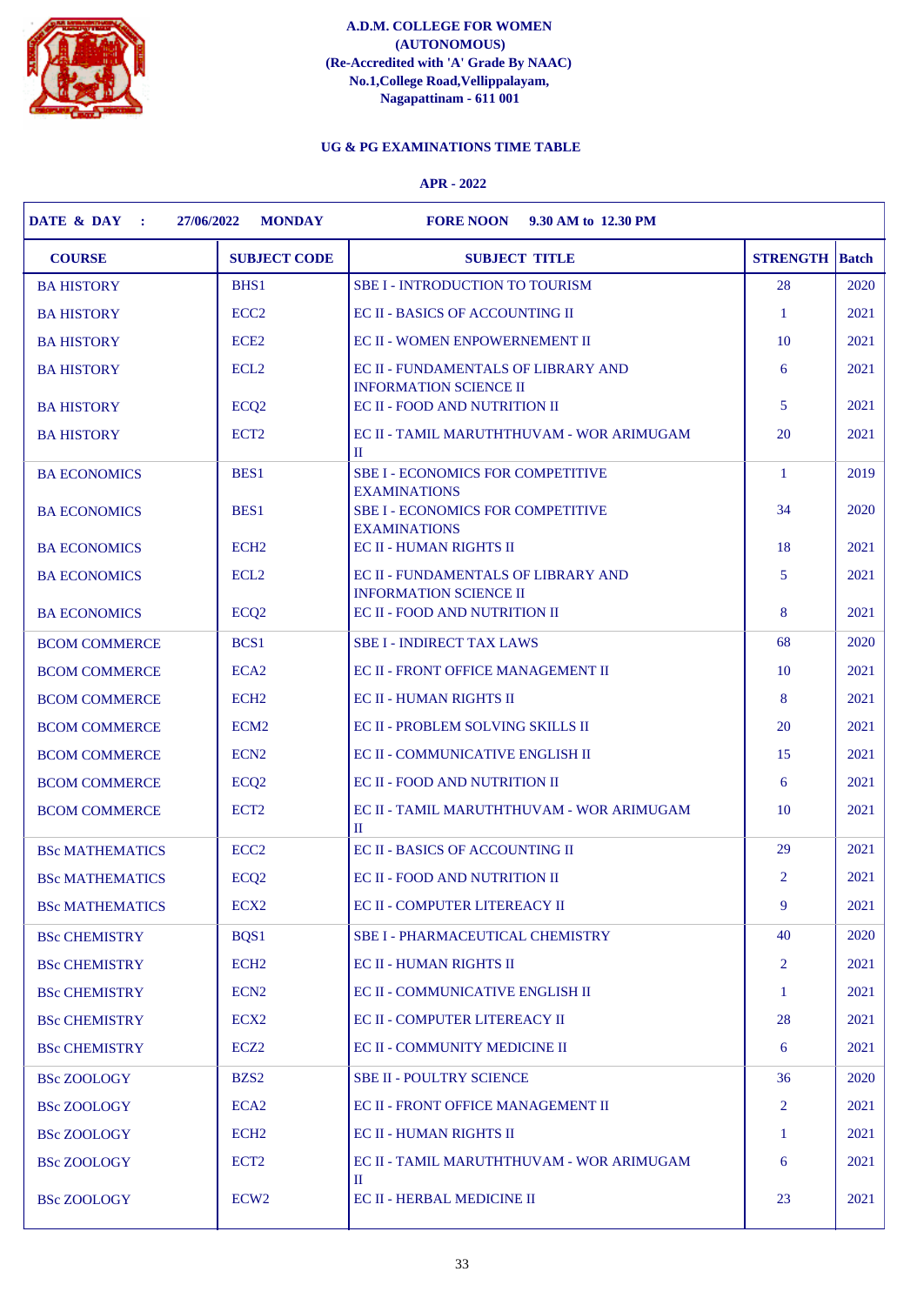

# **UG & PG EXAMINATIONS TIME TABLE**

| <b>BSc ZOOLOGY</b>                    | ECX <sub>2</sub> | EC II - COMPUTER LITEREACY II                                        | $\overline{2}$ | 2021 |
|---------------------------------------|------------------|----------------------------------------------------------------------|----------------|------|
| <b>BSc BIOCHEMISTRY</b>               | <b>BBS1</b>      | <b>SBE I - HERBAL MEDICINE</b>                                       | 8              | 2020 |
| <b>BSc BIOCHEMISTRY</b>               | ECL <sub>2</sub> | EC II - FUNDAMENTALS OF LIBRARY AND                                  | 6              | 2021 |
| <b>BSc BIOCHEMISTRY</b>               | ECZ <sub>2</sub> | <b>INFORMATION SCIENCE II</b><br>EC II - COMMUNITY MEDICINE II       | 5              | 2021 |
| <b>BSc COMPUTER</b>                   | ECA <sub>2</sub> | EC II - FRONT OFFICE MANAGEMENT II                                   | 6              | 2021 |
| <b>SCIENCE</b>                        |                  |                                                                      |                |      |
| <b>BSc COMPUTER</b><br><b>SCIENCE</b> | ECC <sub>2</sub> | EC II - BASICS OF ACCOUNTING II                                      | $\mathbf{1}$   | 2021 |
| <b>BSc COMPUTER</b><br><b>SCIENCE</b> | ECM <sub>2</sub> | EC II - PROBLEM SOLVING SKILLS II                                    | 5              | 2021 |
| <b>BSc COMPUTER</b><br><b>SCIENCE</b> | ECQ <sub>2</sub> | EC II - FOOD AND NUTRITION II                                        | $\overline{2}$ | 2021 |
| <b>BSc COMPUTER</b><br><b>SCIENCE</b> | ECZ <sub>2</sub> | EC II - COMMUNITY MEDICINE II                                        | 4              | 2021 |
| <b>BCOM COMMERCE (SF)</b>             | BCS <sub>1</sub> | <b>SBE I - INDIRECT TAX LAWS</b>                                     | 58             | 2020 |
| <b>BCOM COMMERCE (SF)</b>             | ECA <sub>2</sub> | EC II - FRONT OFFICE MANAGEMENT II                                   | 23             | 2021 |
| <b>BCOM COMMERCE (SF)</b>             | ECE <sub>2</sub> | <b>EC II - WOMEN ENPOWERNEMENT II</b>                                | 15             | 2021 |
| <b>BCOM COMMERCE (SF)</b>             | ECH <sub>2</sub> | <b>EC II - HUMAN RIGHTS II</b>                                       | 5              | 2021 |
| <b>BCOM COMMERCE (SF)</b>             | ECM <sub>2</sub> | EC II - PROBLEM SOLVING SKILLS II                                    | 5              | 2021 |
| <b>BCOM COMMERCE (SF)</b>             | ECN <sub>2</sub> | EC II - COMMUNICATIVE ENGLISH II                                     | 11             | 2021 |
| <b>BCOM COMMERCE (SF)</b>             | ECZ <sub>2</sub> | EC II - COMMUNITY MEDICINE II                                        | 1              | 2021 |
| <b>BBA</b>                            | ECC <sub>2</sub> | <b>EC II - BASICS OF ACCOUNTING II</b>                               | 3              | 2021 |
| <b>BBA</b>                            | ECE <sub>2</sub> | EC II - WOMEN ENPOWERNEMENT II                                       | 8              | 2021 |
| <b>BBA</b>                            | ECH <sub>2</sub> | EC II - HUMAN RIGHTS II                                              | 1              | 2021 |
| <b>BBA</b>                            | ECL <sub>2</sub> | EC II - FUNDAMENTALS OF LIBRARY AND<br><b>INFORMATION SCIENCE II</b> | 6              | 2021 |
| <b>BBA</b>                            | ECM <sub>2</sub> | EC II - PROBLEM SOLVING SKILLS II                                    | 10             | 2021 |
| <b>BBA</b>                            | ECQ <sub>2</sub> | <b>EC II - FOOD AND NUTRITION II</b>                                 | 8              | 2021 |
| <b>BBA</b>                            | ECT <sub>2</sub> | EC II - TAMIL MARUTHTHUVAM - WOR ARIMUGAM<br>П                       | $\tau$         | 2021 |
| <b>BSc PHYSICS</b>                    | BPS1             | <b>SBE I - ASTROPHYSICS</b>                                          | 10             | 2020 |
| <b>BSc PHYSICS</b>                    | ECE <sub>2</sub> | <b>EC II - WOMEN ENPOWERNEMENT II</b>                                | $\overline{2}$ | 2021 |
| <b>BSc PHYSICS</b>                    | ECM <sub>2</sub> | EC II - PROBLEM SOLVING SKILLS II                                    | 5              | 2021 |
| <b>BA TAMIL</b>                       | BTS1             | <b>SBE I - OODAGA MOZHIPAYIRCHI</b>                                  | 14             | 2020 |
| <b>BA TAMIL</b>                       | ECH <sub>2</sub> | <b>EC II - HUMAN RIGHTS II</b>                                       | 3              | 2021 |
| <b>BA TAMIL</b>                       | ECX <sub>2</sub> | <b>EC II - COMPUTER LITEREACY II</b>                                 | 3              | 2021 |
| <b>BA ENGLISH</b>                     | <b>BNS1</b>      | <b>SBE I - PRESENTATION</b>                                          | 14             | 2020 |
| <b>BA ENGLISH</b>                     | ECL <sub>2</sub> | EC II - FUNDAMENTALS OF LIBRARY AND                                  | -1             | 2021 |
| <b>BA ENGLISH</b>                     | ECQ <sub>2</sub> | <b>INFORMATION SCIENCE II</b><br>EC II - FOOD AND NUTRITION II       | 16             | 2021 |
|                                       |                  |                                                                      |                |      |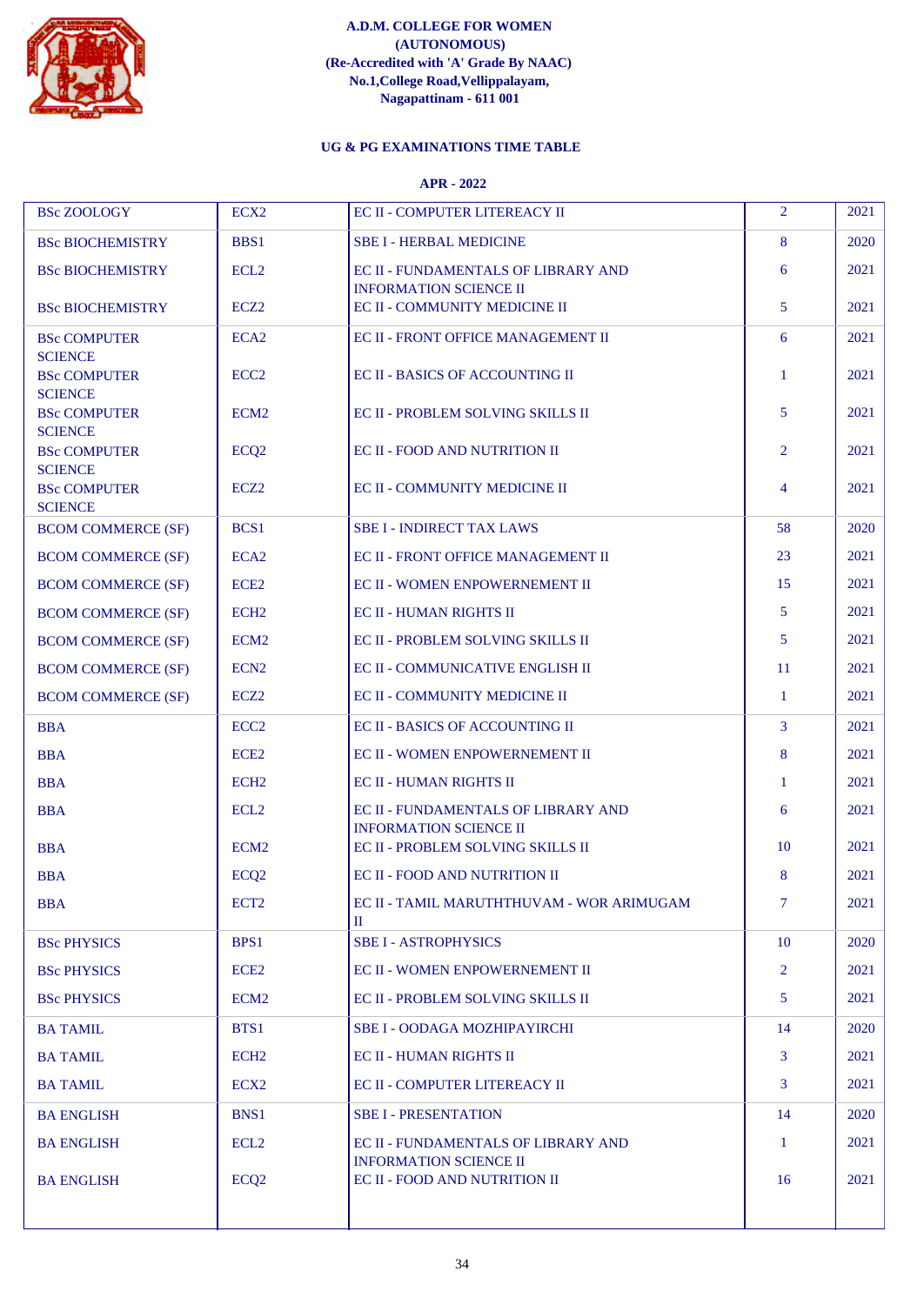

# **UG & PG EXAMINATIONS TIME TABLE**

| <b>BA ENGLISH</b>  | ECX <sub>2</sub> | EC II - COMPUTER LITEREACY II    | $\overline{9}$ | 2021 |
|--------------------|------------------|----------------------------------|----------------|------|
| <b>BCA</b>         | ECC2             | EC II - BASICS OF ACCOUNTING II  | $1\,$          | 2021 |
| <b>BCA</b>         | ECN <sub>2</sub> | EC II - COMMUNICATIVE ENGLISH II | $\mathbf{1}$   | 2021 |
| <b>BCA</b>         | ECZ <sub>2</sub> | EC II - COMMUNITY MEDICINE II    | $\mathbf{1}$   | 2021 |
| <b>BSC GEOLOGY</b> | BGS1             | <b>SBE I - CLIMATOLOGY</b>       | 13             | 2020 |
| BSC GEOLOGY        | ECX <sub>2</sub> | EC II - COMPUTER LITEREACY II    | $\overline{2}$ | 2021 |
|                    |                  | <b>Total Strength</b>            | 753            |      |
|                    |                  |                                  |                |      |
|                    |                  |                                  |                |      |
|                    |                  |                                  |                |      |
|                    |                  |                                  |                |      |
|                    |                  |                                  |                |      |
|                    |                  |                                  |                |      |
|                    |                  |                                  |                |      |
|                    |                  |                                  |                |      |
|                    |                  |                                  |                |      |
|                    |                  |                                  |                |      |
|                    |                  |                                  |                |      |
|                    |                  |                                  |                |      |
|                    |                  |                                  |                |      |
|                    |                  |                                  |                |      |
|                    |                  |                                  |                |      |
|                    |                  |                                  |                |      |
|                    |                  |                                  |                |      |
|                    |                  |                                  |                |      |
|                    |                  |                                  |                |      |
|                    |                  |                                  |                |      |
|                    |                  |                                  |                |      |
|                    |                  |                                  |                |      |
|                    |                  |                                  |                |      |
|                    |                  |                                  |                |      |
|                    |                  |                                  |                |      |
|                    |                  |                                  |                |      |
|                    |                  |                                  |                |      |
|                    |                  |                                  |                |      |
|                    |                  |                                  |                |      |
|                    |                  |                                  |                |      |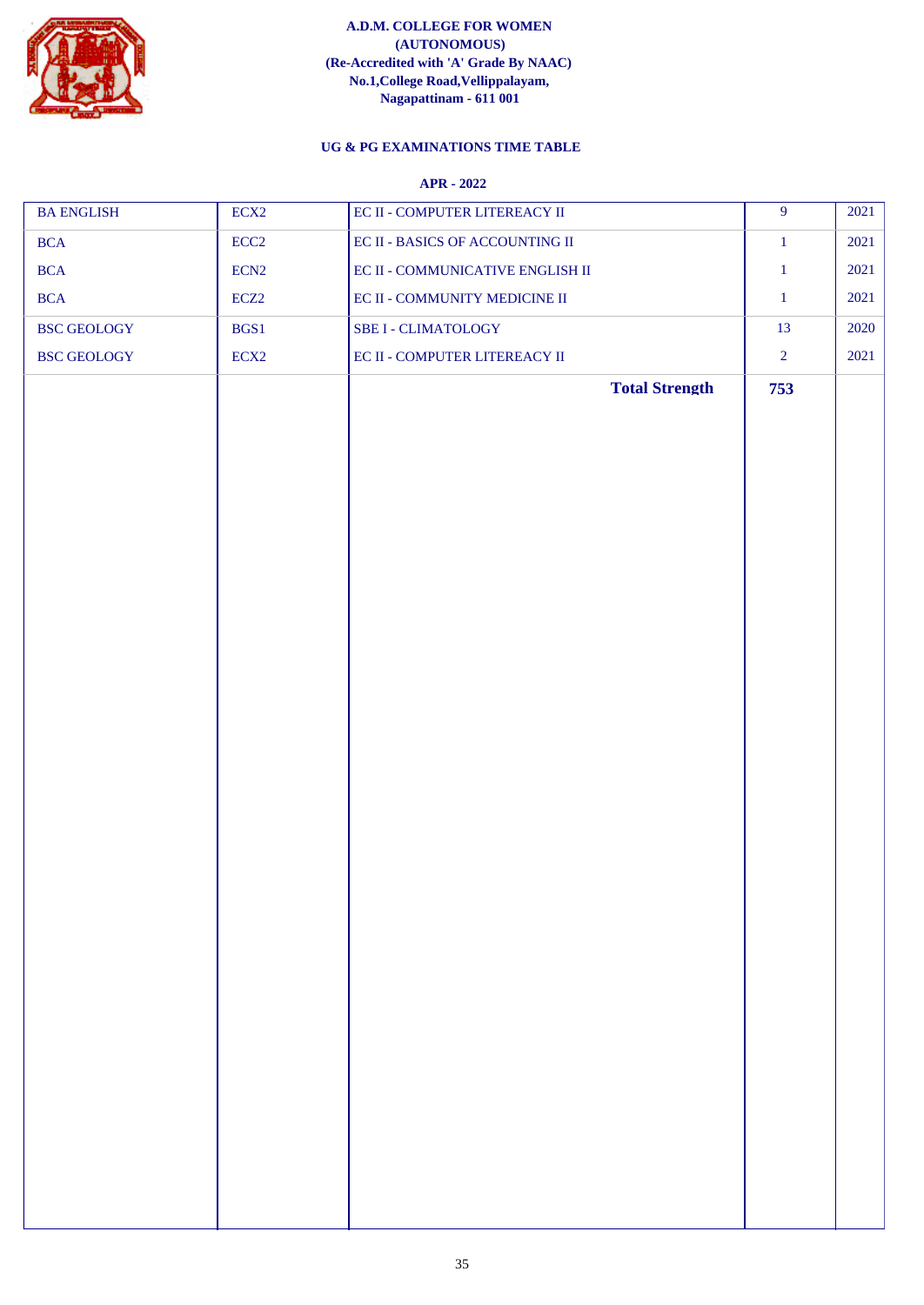

# **UG & PG EXAMINATIONS TIME TABLE**

| <b>COURSE</b>                         | <b>SUBJECT CODE</b> | <b>SUBJECT TITLE</b>                                             | <b>STRENGTH</b> Batch |      |
|---------------------------------------|---------------------|------------------------------------------------------------------|-----------------------|------|
| <b>BA HISTORY</b>                     | VAB <sub>2</sub>    | VA II - HOME CARE MANAGEMENT                                     | 5                     | 2019 |
| <b>BA HISTORY</b>                     | VAE <sub>2</sub>    | VA II - BASICS OF ECONOMICS                                      | 10                    | 2019 |
| <b>BA HISTORY</b>                     | VAN <sub>2</sub>    | VA II - OBJECTIVE ENGLISH FOR COMPETITIVE<br><b>EXAMINATIONS</b> | 1                     | 2019 |
| <b>BA HISTORY</b>                     | VAZ <sub>2</sub>    | VA II - VALUE ADDED SEA FOOD PREPARATION                         | 18                    | 2019 |
| <b>BA ECONOMICS</b>                   | VAH <sub>2</sub>    | VA II - INTRODUCTION TO CIVIL SERVICES                           | 32                    | 2019 |
| <b>BCOM COMMERCE</b>                  | VAB <sub>2</sub>    | VA II - HOME CARE MANAGEMENT                                     | 6                     | 2019 |
| <b>BCOM COMMERCE</b>                  | VAN <sub>2</sub>    | VA II - OBJECTIVE ENGLISH FOR COMPETITIVE<br><b>EXAMINATIONS</b> | 18                    | 2019 |
| <b>BCOM COMMERCE</b>                  | VAT <sub>2</sub>    | VA II - OODAGAVIYAL                                              | 20                    | 2019 |
| <b>BSc MATHEMATICS</b>                | VAA <sub>2</sub>    | VA II - E-BUSINESS                                               | $\overline{2}$        | 2019 |
| <b>BSc MATHEMATICS</b>                | VAC <sub>2</sub>    | <b>VAII - E-BANKING</b>                                          | 5                     | 2019 |
| <b>BSc CHEMISTRY</b>                  | VAP <sub>2</sub>    | VA II - RENEWABLE RESOURCES AND APPLICATION<br>OF SOLAR ENERGY   | 15                    | 2019 |
| <b>BSc CHEMISTRY</b>                  | VAT <sub>2</sub>    | VA II - OODAGAVIYAL                                              | $\tau$                | 2019 |
| <b>BSc CHEMISTRY</b>                  | VAZ <sub>2</sub>    | VA II - VALUE ADDED SEA FOOD PREPARATION                         | 9                     | 2019 |
| <b>BSc ZOOLOGY</b>                    | VAB <sub>2</sub>    | VA II - HOME CARE MANAGEMENT                                     | $\tau$                | 2019 |
| <b>BSc ZOOLOGY</b>                    | VAC <sub>2</sub>    | VA II - E-BANKING                                                | 5                     | 2019 |
| <b>BSc ZOOLOGY</b>                    | VAH <sub>2</sub>    | VA II - INTRODUCTION TO CIVIL SERVICES                           | 7                     | 2019 |
| <b>BSc ZOOLOGY</b>                    | VAN <sub>2</sub>    | VA II - OBJECTIVE ENGLISH FOR COMPETITIVE<br><b>EXAMINATIONS</b> | $\overline{4}$        | 2019 |
| <b>BSc ZOOLOGY</b>                    | VAQ <sub>2</sub>    | VA II - CHEMISTRY IN EVERYDAY LIFE                               | 7                     | 2019 |
| <b>BSc BIOCHEMISTRY</b>               | VAN <sub>2</sub>    | VA II - OBJECTIVE ENGLISH FOR COMPETITIVE<br><b>EXAMINATIONS</b> | $\overline{4}$        | 2019 |
| <b>BSc BIOCHEMISTRY</b>               | VAQ <sub>2</sub>    | VA II - CHEMISTRY IN EVERYDAY LIFE                               | 6                     | 2019 |
| <b>BSc BIOCHEMISTRY</b>               | VAZ <sub>2</sub>    | VA II - VALUE ADDED SEA FOOD PREPARATION                         | 6                     | 2019 |
| <b>BSc COMPUTER</b><br><b>SCIENCE</b> | VAA <sub>2</sub>    | <b>VAII - E-BUSINESS</b>                                         | 19                    | 2019 |
| <b>BSc COMPUTER</b><br><b>SCIENCE</b> | VAC <sub>2</sub>    | VA II - E-BANKING                                                | 8                     | 2019 |
| <b>BSc COMPUTER</b><br><b>SCIENCE</b> | VAP <sub>2</sub>    | VA II - RENEWABLE RESOURCES AND APPLICATION<br>OF SOLAR ENERGY   | 9                     | 2019 |
| <b>BCOM COMMERCE (SF)</b>             | VAA <sub>2</sub>    | <b>VAII - E-BUSINESS</b>                                         | 3                     | 2019 |
| <b>BCOM COMMERCE (SF)</b>             | VAE <sub>2</sub>    | <b>VAII - BASICS OF ECONOMICS</b>                                | 10                    | 2019 |
| <b>BCOM COMMERCE (SF)</b>             | VAN <sub>2</sub>    | VA II - OBJECTIVE ENGLISH FOR COMPETITIVE<br><b>EXAMINATIONS</b> | 9                     | 2019 |
| <b>BCOM COMMERCE (SF)</b>             | VAT <sub>2</sub>    | VA II - OODAGAVIYAL                                              | -1                    | 2019 |
| <b>BBA</b>                            | VAB <sub>2</sub>    | VA II - HOME CARE MANAGEMENT                                     | -1                    | 2019 |
| <b>BBA</b>                            | VAC <sub>2</sub>    | VA II - E-BANKING                                                | 8                     | 2019 |
|                                       |                     |                                                                  |                       |      |